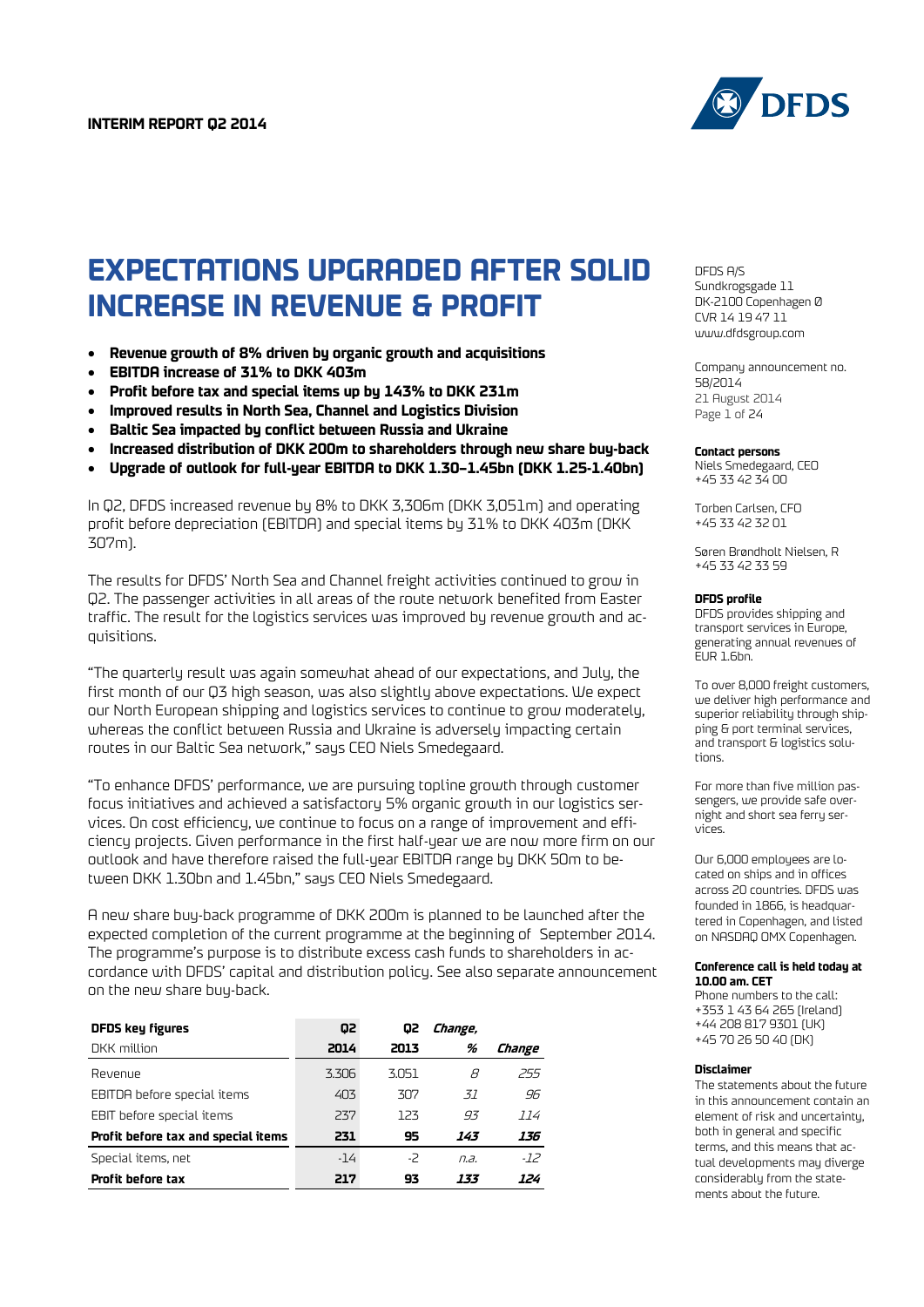## **DFDS Group – Key figures**

|                                                                        | 2014                         | 2013         | 2014            | 2013            | 2013           |
|------------------------------------------------------------------------|------------------------------|--------------|-----------------|-----------------|----------------|
| DKK million                                                            | Q2                           | Q2           | H1              | H <sub>1</sub>  | Full year      |
| Income statement                                                       |                              |              |                 |                 |                |
| Revenue                                                                | 3.306                        | 3.051        | 6.153           | 5.764           | 12.097         |
| Shipping Division                                                      | 2.280                        | 2.171        | 4.155           | 4.043           | 8.530          |
| Logistics Division                                                     | 1.169                        | 1.046        | 2.295           | 2.038           | 4.183          |
| Non-allocated items                                                    | 69                           | 76           | 139             | 150             | 290            |
| Eliminations                                                           | $-212$                       | $-242$       | $-436$          | -467            | -906           |
| Operating profit before depreciation (EBITDA) and special items        | 403                          | 307          | 494             | 407             | 1.213          |
| <b>Shipping Division</b>                                               | 373                          | 289          | 441             | 378             | 1.148          |
| Logistics Division                                                     | 47                           | 37           | 83              | 70              | 149            |
| Non-allocated items                                                    | $-17$                        | $-19$        | $-30$           | -41             | -84            |
| Profit/loss on disposal of non-current assets, net                     | $\mathsf{Z}$                 | <sub>2</sub> | 3               | 4               | 6              |
| Operating profit (EBIT) before special items                           | 237                          | 123          | 159             | 49              | 503            |
| Special items, net                                                     | -14                          | -2           | $-22$           | -2              | $-17$          |
| Operating profit (EBIT)                                                | 223<br>-6                    | 121<br>$-28$ | 137<br>$-38$    | 47<br>$-72$     | 486<br>$-136$  |
| Financial items, net<br>Profit before tax                              | 217                          | 93           | 100             | -25             | 350            |
| Profit for the period                                                  | 195                          | 79           | 72              | -45             | 327            |
| Profit for the period exclusive minorities                             | 195                          | 79           | 72              | -45             | 325            |
|                                                                        |                              |              |                 |                 |                |
| Capital                                                                |                              |              |                 |                 |                |
| Total assets                                                           |                              |              | 12.581          | 12.742          | 12.311         |
| Equity attributable to equity holders of DFDS A/S                      |                              |              | 6.030           | 6.571           | 6.263          |
| Equity                                                                 |                              |              | 6.083           | 6.625           | 6.318          |
| Net interest bearing debt                                              |                              |              | 2.334<br>8.458  | 1.995<br>8.620  | 2.189<br>8.555 |
| Invested capital, end of period<br>Invested capital, average           | ٠<br>8.418                   | 8.549        | 8.464           | 8.665           | 8.633          |
|                                                                        |                              |              |                 |                 |                |
| Average number of employees                                            | $\overline{\phantom{a}}$     | ٠            | 6.146           | 5.784           | 5.930          |
| <b>Cash flow</b>                                                       |                              |              |                 |                 |                |
| Cash flow from operating activities before financial items & after tax | 466                          | 390          | 639             | 660             | 1.501          |
| Cash flow to/from investments                                          | $-263$                       | -404         | $-466$          | $-498$          | $-943$         |
| - Acquisition of enterprises and activities                            | 0                            | 0            | 19              | 0               | -99            |
| - Other investments, net                                               | $-263$                       | -404         | $-485$          | $-498$          | -844           |
| Free cash flow (FCFF)                                                  | 203                          | -14          | 173             | 162             | 558            |
| Operations and return                                                  |                              |              |                 |                 |                |
| Number of ships at balance sheet date                                  |                              |              | 47              | 48              | 48             |
| Revenue growth, %                                                      | 8,4                          | 2,7          | 6,7             | 2,1             | 3,4            |
| EBITDA-margin, % (before special items)                                | 12,2                         | 10,1         | 8,0             | 7,1             | 10,0           |
| Operating margin, % (before special items)                             | 7,2                          | 4,0          | 2,6             | 0,9             | 4,2            |
| Revenue, invested capital average, [times]                             | 1,57                         | 1,43         | 1,45            | 1,33            | 1,40           |
| Return on invested capital after special items (ROIC) p.a., %          | 10,5                         | 5,6          | 3,2             | 1,1             | 5,7            |
| Return on equity p.a., %                                               | 12,7                         | 4,8          | 2,3             | $-1,3$          | 4,9            |
| Capital and per share                                                  |                              |              |                 |                 |                |
| Equity ratio, %                                                        | $\qquad \qquad \blacksquare$ |              | 48,4            | 52,0            | 51,3           |
| Net interest bearing debt/EBITDA, (times)                              |                              |              | 1,80            | 1,79            | 1,80           |
| Earnings per share (EPS), DKK                                          | 15,54                        | 5,44         | 5,70            | -3,10           | 23,34          |
| Dividends per share, DKK                                               |                              |              | 0,0             | 0,0             | 14,0           |
| Number of shares at the end of the period, '000                        |                              | ÷,           | 13.300<br>485,0 | 14.856<br>349,0 | 14.856         |
| Share price at the end of the period, DKK<br>Market value              |                              |              | 6.043           | 5.062           | 437,0<br>5.559 |
|                                                                        |                              |              |                 |                 |                |

Definitions on page 26.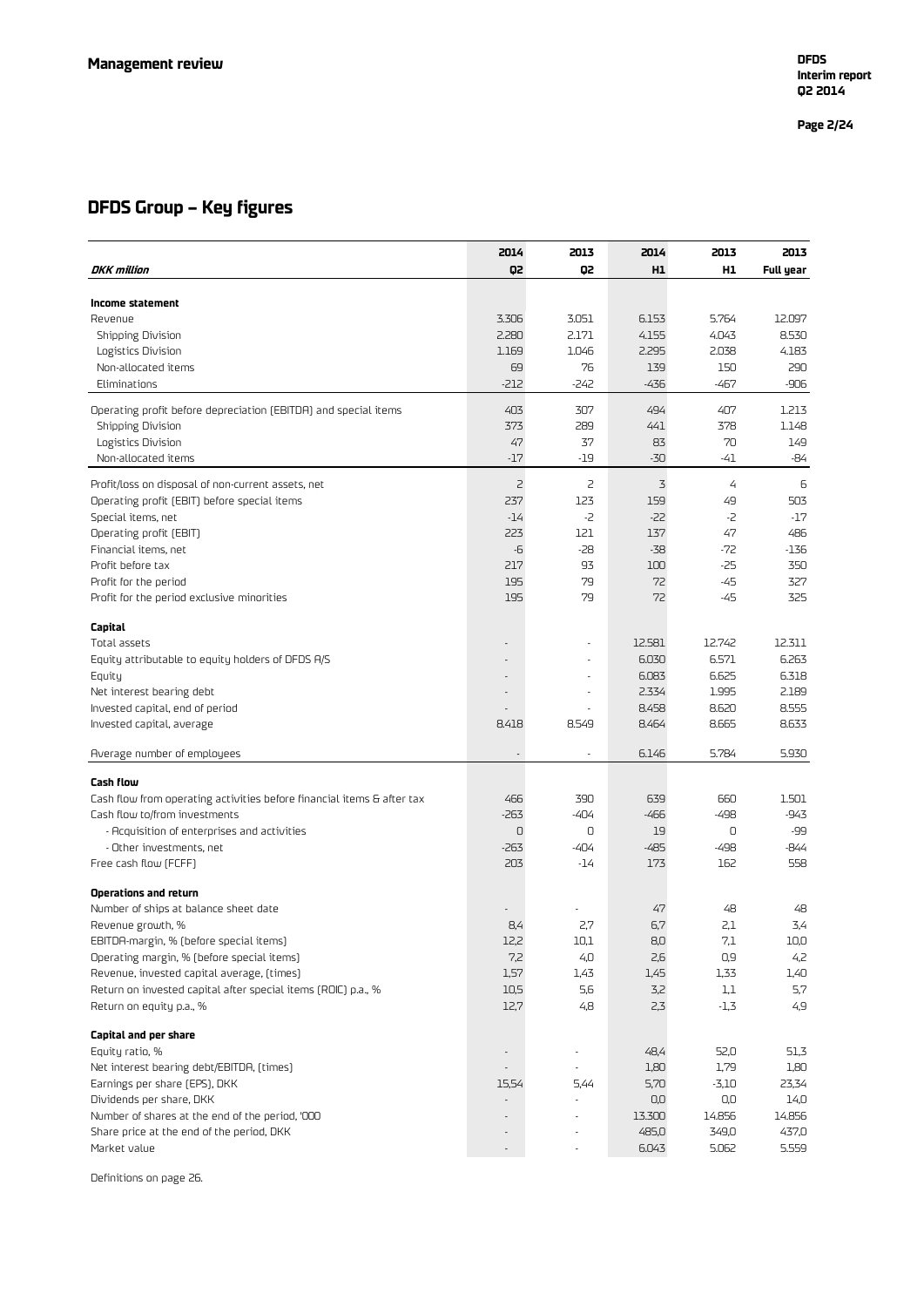## **Important events in Q2**

### **North European market overview**

The UK economy continued to grow in Q2 supporting increasing freight volumes in northern Europe.

Freight customers are still very price sensitive and although capacity utilisation in northern European carrier markets, mainly shipping and haulage, is increasing, pricing remains very competitive.

Due to Easter occurring in March in 2013 and in April in 2014, passenger volumes in Q2 were generally higher compared to last year.

## **New sulphur emission rules consolidates Denmark-UK routes**

On 29 April 2014, DFDS announced that the Esbjerg-Harwich route, transporting passengers and freight, will close at the end of September 2014 due to the financial impact of new sulphur emission rules coming into force on 1 January 2015. The majority of the route's freight volumes are expected to be transferred to DFDS' Esbjerg-Immingham freight route.

## **Adaptation of Baltic Sea operations to Russian import bans**

On 8 May 2014, DFDS announced a number of measures to re-allocate shipping capacity between routes in the Baltic Sea, including the opening of a new route between Travemünde and Klaipeda, to adapt operations to changes in customer demand and markets following the Russian ban on meat imports at the end of January 2014.

At the beginning of August 2014, Russia banned general food imports from Europe and other regions for an initial duration of one year. DFDS is currently evaluating if further measures to adapt routes and shipping capacity to the new market situation are required.

## **New DKK 500m corporate bond issued**

On 4 June 2014 DFDS completed the issue of a five-year DKK 500m senior unsecured bond maturing in June 2019. Similar to the previous two bond issues, the new bond is listed on Oslo Børs (Oslo Stock Exchange). The bond was issued with a floating rate in DKK of a three month CIBOR interest rate plus 163 basis points.

#### **Ban on Eurotunnel ferry activities and appeal**

On 27 June 2014, the UK Competition & Markets Authority (CMA) banned Eurotunnel from operating ferries from Dover, thereby upholding its decision taken more than a year ago.

At the end of July 2014, Eurotunnel and SCOP appealed CMA's decision to the Competition Appeal Tribunal (CAT). The CAT will conduct appeal hearings on 24-25 November 2014 and subsequently announce a decision on the appeal.

## **Important events after Q2**

#### **Logistics network expanded in England**

As part of DFDS' strategy to develop the Group's logistics network and benefit from increased scale, DFDS acquired on 1 July 2014 100% of the share capital of Quayside Group headquartered in Grimsby, England.

Quayside Group provides temperature controlled logistics services to producers and suppliers of fresh and frozen seafood. In the financial year 2012/2013, Quayside Group recorded revenues of GBP 23.5m (DKK 212m). The Group has 260 employees.

#### **EU grant for environmental investments awarded**

On 8 July 2014, the EU awarded DFDS a grant of DKK 47m for installation of scrubbers on five freight ships deployed on two routes between Sweden and England/Belgium.

The grant is part of the EU's programme to support shipping companies' compliance with the new sulphur emission rules coming into force on 1 January 2015.

DFDS expects to complete its scrubber investment programme of around DKK 750m by 2017.

## **Q2 financial performance and full-year expectations**

#### **Revenue**

| <b>DKK</b> million  | 02 2014 |       | Q2 2013 Change, % Change |      |
|---------------------|---------|-------|--------------------------|------|
| Shipping Division   | 2.280   | 2.171 | 5.0                      | 109  |
| Logistics Division  | 1,169   | 1.046 | 11.8                     | 123  |
| Non-allocated items | 69      | 76    | $-92$                    | $-7$ |
| Eliminations        | -212    | -242  | 124                      | 30   |
| <b>DFDS Group</b>   | 3.306   | 3.051 | 84                       | 255  |

## **Revenue**

Group revenue for Q2 was DKK 3,306m, an increase of 8.4% compared to 2013.

Shipping Division's revenue increased by 5.0% to DKK 2,280m. Higher freight volumes increased revenues in North Sea and Channel. Baltic Sea's freight revenues were reduced by lower revenues per lanemeter following the Russian ban on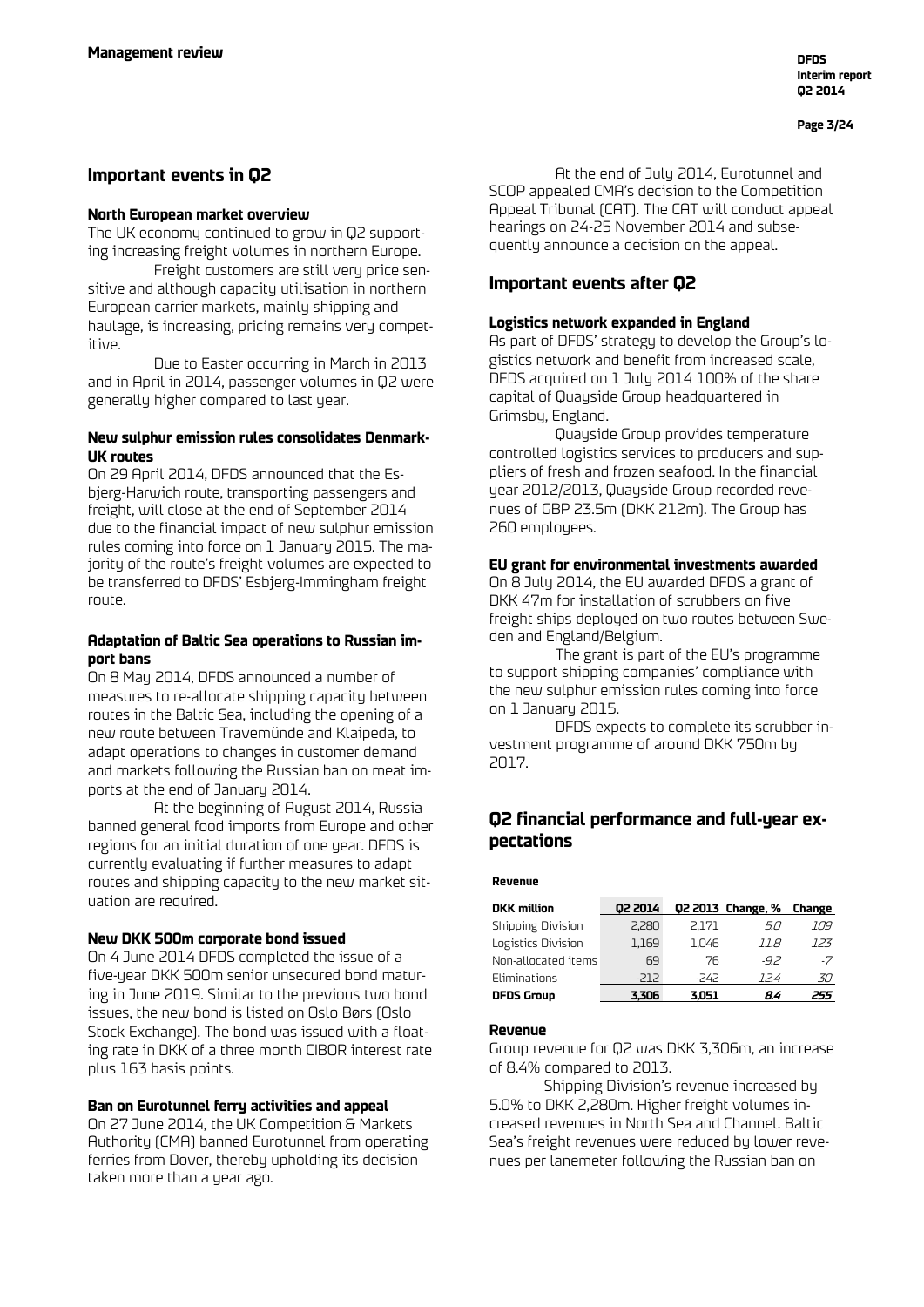**Page 4/24**

meat imports. The timing difference of Easter compared to last year increased revenues from passengers.

Logistics Division's revenue increased by 11.8% to DKK 1,169m. Adjusted for acquisitions, revenue growth was 5.3% driven by three major new customer contracts and organic growth on several markets. The acquisition of Karlshamn Express in Q3 2013 and STEF in January 2014 added revenues of DKK 68m in Q2.

## **Operating profit before depreciation (EBITDA) and special items**

Group EBITDA before special items increased by 31.3% in Q2 to DKK 403m following contributions from both divisions.

#### **Operating profit before depreciation (EBITDA) & special items**

| <b>DKK</b> million  | 02 2014 |        | Q2 2013 Change, % Change |     |
|---------------------|---------|--------|--------------------------|-----|
| Shipping Division   | 373     | 289    | 291                      | 84  |
| Logistics Division  | 47      | 37     | 27 N                     | 10  |
| Non-allocated items | $-17$   | -19    | 705                      |     |
| <b>DFDS Group</b>   | 403     | 307    | 31.3                     | 96  |
| EBITDA-margin, %    | 122     | 11 L L |                          | ا س |

Shipping Division's EBITDA increased by 29.1% to DKK 373m following improved results in four of five business units. The largest increase was achieved by North Sea as a result of higher volumes and cost savings. Channel's improved result was driven by higher passenger and freight volumes. Passenger's result benefited from Easter compared to last year. Baltic Sea's result was reduced as cargo mix changes reduced earnings per transported lanemeter.

Logistics Division's EBITDA improved by 27.0% to DKK 47m as improved results in Nordic and UK & Ireland more than offset a lower result in Continent.



### **Operating profit (EBIT) before special items**

The share of results from associates in Q2 was a profit of DKK 24m, including an income of DKK 26m from the cancellation of a port terminal contract.

Total depreciation rose by DKK 7m to DKK 192m due to higher ship depreciations and an impact from acquisitions.

The Group's EBIT before special items was DKK 237m, an increase of 92.7% from DKK 123m in 2013.

#### **Associated companies, profits on disposals and depreciation**

| <b>DKK</b> million               | 02 2014        | 02 2013 | Change, | Change |
|----------------------------------|----------------|---------|---------|--------|
| EBITDA before special            |                |         |         |        |
| items                            | 403            | 307     | 31.3    | 96     |
| Associated companies             | 24             | -1      | n.a.    | 25     |
| Profit on disposals              | $\overline{c}$ | $\geq$  | 0.0     |        |
| Depreciation                     | -192           | $-185$  | -3.8    | -7     |
| <b>EBIT before special items</b> | 237            | 123     | 92.7    | 114    |

## **Special items**

In Q2, special items amounted to a net cost of DKK 14m, mainly related to the ONE Finance project.

### **Financing, net**

Adjusted for an income from the waiver of a loan by a minority shareholder in a subsidiary, the net cost of financing was DKK 6m higher in Q2 as a result of a negative variance of DKK 15m on exchange rate adjustments following a net currency loss in 2014 and a net gain in 2013. The net interest cost was DKK 6m lower than last year.

#### **Finance, net**

| <b>DKK</b> million | 02 2014 |     | Q2 2013 Change, % Change |                |
|--------------------|---------|-----|--------------------------|----------------|
| Interests, net     | $-22$   | -28 | 21.4                     |                |
| Foreign exchange   |         |     |                          |                |
| gains/losses, net  | $-7$    | 8   | $\overline{a}$           | -15            |
| Other items        | -5      | -8  | -38.1                    | $\overline{5}$ |
| Waiver of loan     | 28      |     | n.a.                     | n.a.           |
| Total finance, net | -6      | -28 | 78.6                     |                |

## **Profit before tax**

Profit before tax for Q2 was DKK 217m, an increase of 133.0% from DKK 93m in 2013.

## **Balance sheet and capital structure**

Total assets at the end of Q2 amounted to DKK 12,581m, which was 2.2% higher than at the start of the year. Interest-bearing debt amounted to DKK 3,428m, while net-interest-bearing debt (NIBD) was DKK 2,334m. The latter corresponds to 1.8 times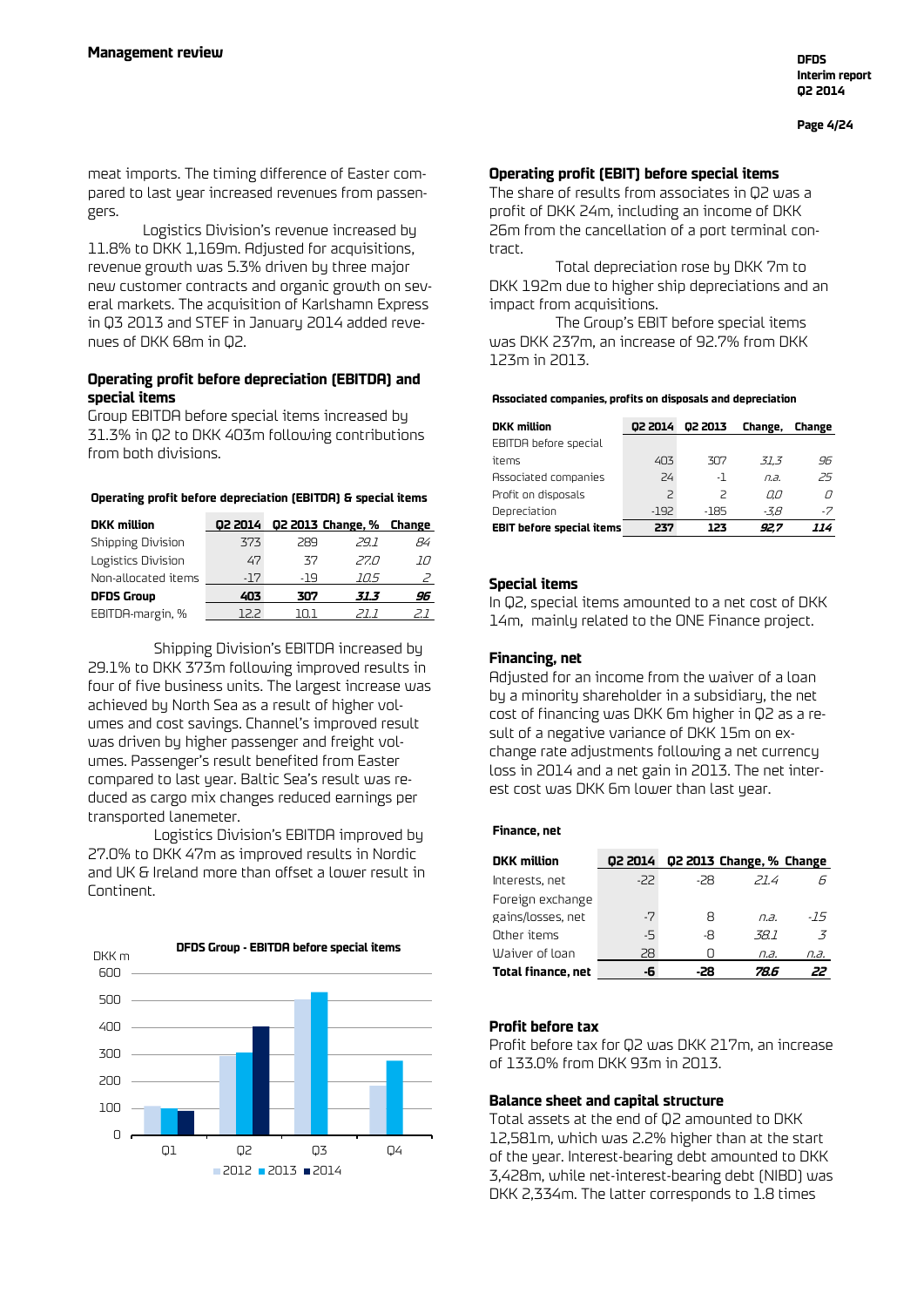EBITDA before special items for the last 12-month period (H2 2013 and H1 2014) and was on par with year-end 2013.

DFDS' capital structure and distribution policy targets a minimum NIBD/EBITDA multiple of 2.0. In order to distribute excess cash to shareholders a new share buy-back programme will therefore be launched to align leverage with the targeted multiple. See also separate announcement on the new share buy-back programme.

The equity ratio was 48.4% at the end of Q2, compared with 51.3% at the end of 2013.

## **Cash flow and investments**

Free cash flow (FCF) for the quarter was positive by DKK 203m after investments of DKK 263m comprising mainly ship investments.

Gross cash flow from operating activities increased by 19.2% to DKK 469m from DKK 393m in Q2 2013 mainly driven by the higher level of earnings.

The cash flow from financing activities in Q2 was positive by DKK 99m as proceeds of DKK 498m from the issue of a corporate bond were partly offset by repayment of loans and distribution of cash funds to shareholders through purchase of treasury shares and payment of the annual dividend.

Net cash flow for Q2 was positive by DKK 284m and at the end of Q2 cash funds and securities amounted to a total of DKK 1,044m.

## **Equity**

Equity amounted to DKK 6,083m at the end of Q2, including minority interests of DKK 53m. Compared to year-end 2013, equity was DKK 235m lower as a total of DKK 297m was distributed to shareholders in the first half-year of 2014 through purchase of DKK 120m of treasury shares and payment of DKK 177m in dividend.

## **Invested capital and ROIC**

Invested capital amounted to DKK 8,458m at the end of the quarter, a reduction of 1.1% compared to year-end 2013.

The return on invested capital in Q2 was 10.5% compared to 5.6% in Q2 2013. Adjusted for special items, the return was 11.1% compared to 5.7% in 2013. For the last twelve months, the ROIC before special items was 7.2% compared to 5.8% for the full-year 2013.

## **Full-year outlook 2014**

The full-year outlook for revenue growth is increased to around 7% from previously around 6% following the acquisition of the Quayside Group. The expectations range for EBITDA before special items has been upgraded by DKK 50m to DKK 1,300-1,450m from previously DKK 1,250m-1,400m.

Depreciations and special items are unchanged. The finance cost is now expected to be a cost of DKK -120m from previously DKK -136m following the income of DKK 28m from the waiver of a loan. Investments are increased to DKK 1.2bn following the acquisition of Quayside Group.

| DKK m                                                                       | 2014, now                       | Outlook Outlook 2014,<br>previous | 2013                |
|-----------------------------------------------------------------------------|---------------------------------|-----------------------------------|---------------------|
| Revenue                                                                     | +7%                             | +6%                               | 12,097              |
| <b>EBITDA before spe-</b><br>cial items<br>Per division:                    | 1,300-1,450                     | 1,250-1,400                       | 1,213               |
| <b>Shipping Divison</b><br><b>Logistics Division</b><br>Non-allocated items | 1,200-1,325<br>175-200<br>$-75$ | 1,175-1,275<br>150-200<br>$-75$   | 1,148<br>149<br>-84 |
| Depreciation                                                                | $+12%$                          | +12%                              | -710                |
| Finance cost, net                                                           | -120                            | Level                             | -136                |
| <b>Special items</b>                                                        | -35                             | -35                               | $-17$               |
| <b>Investments</b>                                                          | -1,200                          | -1,100                            | -943                |

The outlook is subject to risks and uncertainties related to primarily economic trends in Europe and to events in Russia and Ukraine, and to changes in exchange rates and oil prices.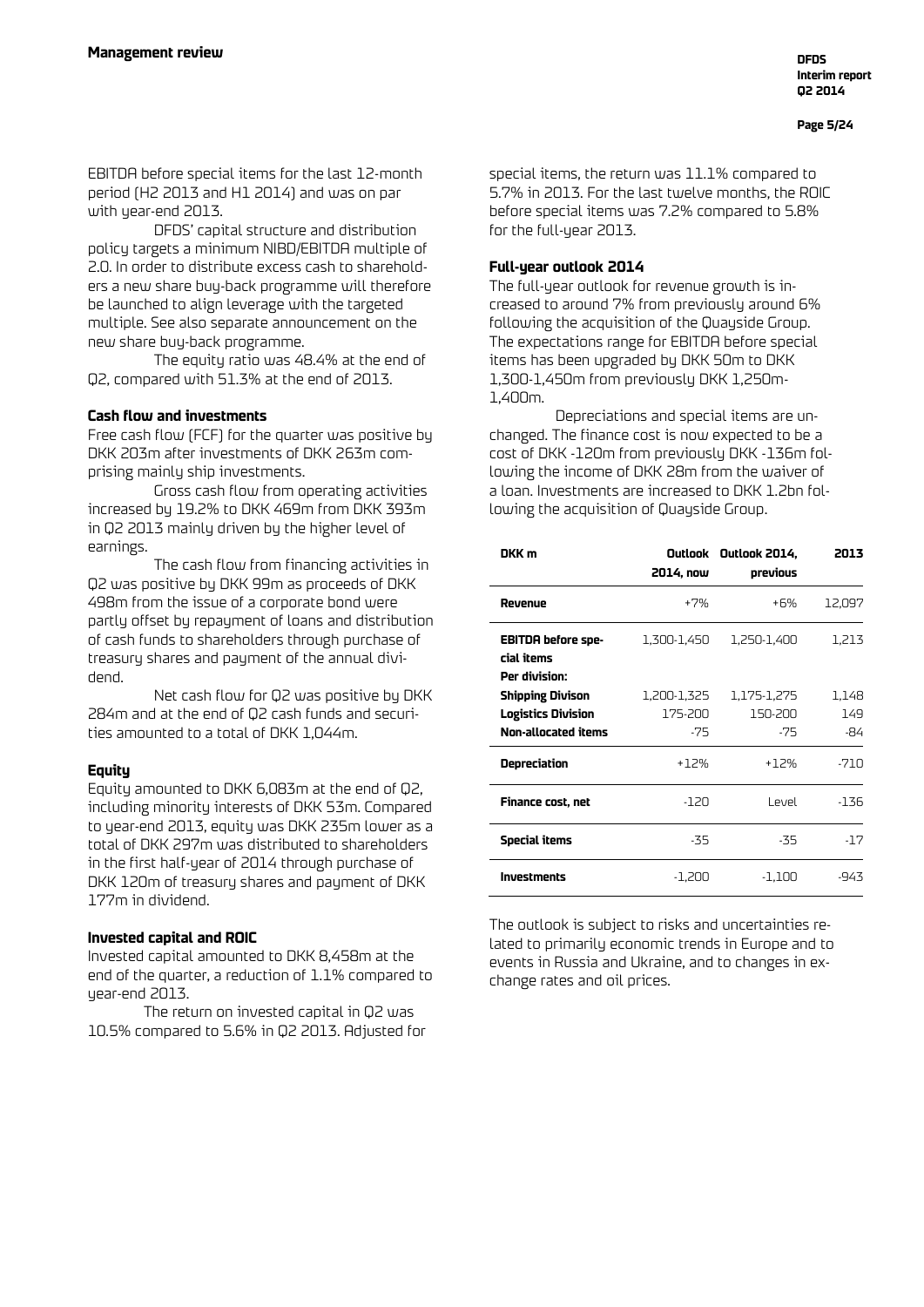## **Shipping Division**

The Shipping Division operates the DFDS route network in five business areas: North Sea, Baltic Sea, Channel, Passenger and France & Mediterranean.

#### **Shipping**

|                                                               | 2014   |        | 2014   | 2013          |        |        | 2013     |        |           |
|---------------------------------------------------------------|--------|--------|--------|---------------|--------|--------|----------|--------|-----------|
| <b>DKK</b> million                                            | 01     | 02     | H1     | H1            | 01     | Q2     | 03       | 04     | Full year |
| Revenue                                                       | 1,875  | 2,280  | 4,155  | 4,043         | 1,872  | 2,171  | 2,450    | 2,037  | 8,530     |
| Operating profit before depreciation (EBITDA) & special items | 68     | 3731   | 441    | 378           | 89     | 289    | 502      | 268    | 1,148     |
| Share of profit of associates                                 | 7      | 24     | 31     | $-7$          | -2     | -1     | -5       |        | $-7$      |
| Profit/loss on disposal of non-current assets, net            | 0      | $\Box$ | $\Box$ |               | 0      |        | $\Omega$ |        | 2         |
| Depreciation and impairment                                   | $-153$ | $-170$ | $-323$ | $-318$        | $-153$ | $-165$ | $-151$   | $-152$ | $-621$    |
| Operating profit (EBIT) before special items                  | $-78$  | 227    | 149    | 58            | -66    | 124    | 346      | 118    | 522       |
| Operating profit margin (EBIT), %                             | $-4.2$ | 10.0   | 3.6    | 1.4           | $-3.5$ | 5.7    | 14.1     | 5.8    | 6.1       |
| Special items, net                                            | 0      | $-5$   | $-5$   | n             | 0      | 0      | $-10$    | 8      | -2        |
| Operating profit after special items (EBIT)                   | $-78$  | 222    | 144    | 58            | -66    | 124    | 336      | 126    | 520       |
| Invested capital, average                                     | 7.943  | 7,926  | 7,952  | 8,108         | 8.147  | 8,026  | 8.045    | 8,031  | 8,077     |
| Return on invested capital after special items (ROIC) p.a., % | $-4.0$ | 11.2   | 3.61   | 1.4           | $-3.2$ | 6.2    | 16.7     | 6.3    | 6.4       |
| Lane metres, '000                                             | 7,351  | 7,579  |        | 14,930 14,237 | 6,902  | 7,335  | 7,485    | 7,645  | 29,367    |
| Passengers, '000                                              | 926    | 1,616  | 2,542  | 2,479         | 1,025  | 1,454  | 2,127    | 1,157  | 5,763     |

#### **Q2 market, activity and result trends**

**North Sea:** Freight volumes in Q2 were 0.9% above 2013. Volume growth in the Scandinavia-UK corridor increased by 3.4% driven by higher growth in the UK economy. Volumes in the Continent-UK corridor were just above last year as capacity reduction and cargo mix changes on two of four routes reduced growth. Volumes in the Continent-Sweden corridor were lower than last year.

EBIT of DKK 128m includes a one-off income of DKK 26m from the cancellation of a port terminal contract. Adjusted for this income, EBIT increased by 52.2% to DKK 102m driven by increased volumes, savings on vessel and bunker costs and an improved result for port terminals.

**Baltic Sea:** Freight volumes in Q2 were 0.3% above 2013 and up by 3.3% adjusted for the closure of the Sassnitz-Klaipeda route in Q3 2013. Volumes between Sweden and Lithuania and Estonia were up by 6.1%. Volumes between Denmark/Germany and Lithuania/Russia were lower than last year due to the reduction in Russian bound reefers following Russia's ban on meat imports. The number of passengers, excluding drivers, was on a level with last year.

EBIT was reduced by 16.7% to DKK 45m driven by lower revenue per lanemeter following replacement of reefer volumes with lower paying trailer volumes and increased competition from road carriers.

**Channel**: Freight volumes in Q2 rose by 7.6% while passenger volumes increased by 16.5%. The higher freight volumes were driven by the Dover-Dunkirk

route. The number of passengers were boosted by Easter traffic and a higher market share. EBIT improved by DKK 22m to DKK -7m

as a result of the higher volumes.

**Passenger:** The number of passengers in Q2 increased by 4.9% driven by Easter traffic.

EBIT increased by 24.1% to DKK 67m primarily driven by the Amsterdam-Newcastle route. Earnings on the Copenhagen-Oslo route were negatively impacted by the depreciation of NOK.

**France & Mediterranean:** Freight and passenger volumes in Q2 dropped by 8.8% and 2.6% respectively.

EBIT improved by DKK 6m to DKK -15m as the impact of lower volumes was offset by a decrease in vessel costs.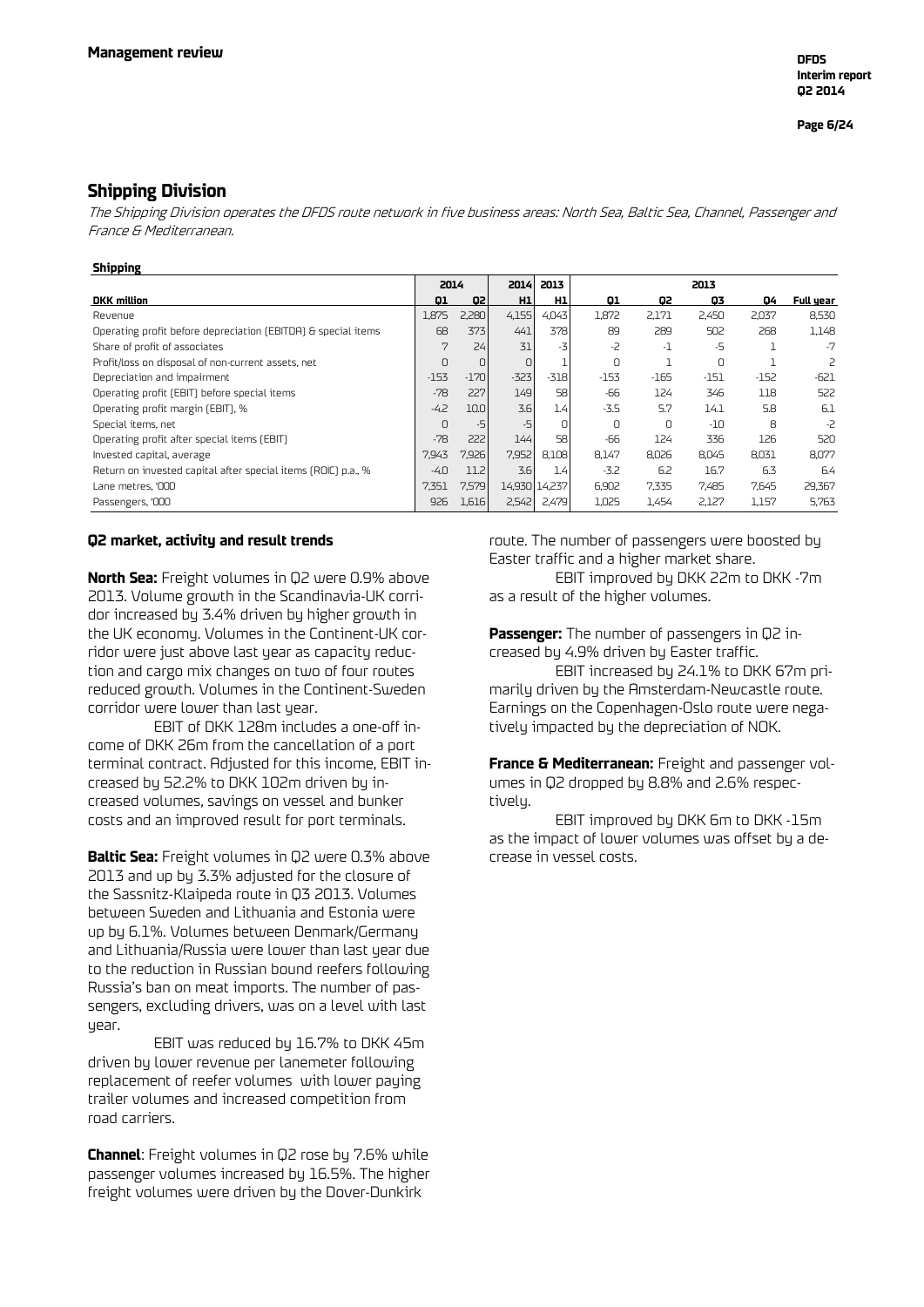**Page 7/24**

#### **SHIPPING DIVISION**

|                                   |         | 2014           |         | 2013    |         |        | 2013         |         |              |
|-----------------------------------|---------|----------------|---------|---------|---------|--------|--------------|---------|--------------|
| <b>DKK</b> million                | 01      | Q2             | H1      | H1      | Q1      | Q2     | 03           |         | Q4 Full year |
|                                   |         |                |         |         |         |        |              |         |              |
| North Sea                         |         |                |         |         |         |        |              |         |              |
| Revenue                           | 854     | 874            | 1,728   | 1,648   | 807     | 841    | 815          | 832     | 3,295        |
| EBIT before special items         | 83      | 128            | 211     | 114     | 47      | 67     | 67           | 103     | 284          |
| Invested capital                  | 3,980   | 4,215          | 4,058   | 4,401   | 4,449   | 4,217  | 4,178        | 3,979   | 4,270        |
| ROIC before speial items p.a., %  | 8.3     | 12.1           | 10.4    | 5.1     | 4.2     | 6.4    | 6.4          | 10.4    | 6.7          |
| Lane metres freight, '000         | 2,651   | 2,707          | 5,358   | 5,199   | 2,517   | 2,682  | 2,648        | 2,666   | 10,513       |
| <b>Baltic Sea</b>                 |         |                |         |         |         |        |              |         |              |
| Revenue                           | 306     | 342            | 648     | 675     | 318     | 357    | 368          | 326     | 1,369        |
| EBIT before special items         | 15      | 45             | 60      | 87      | 33      | 54     | 83           | 50      | 220          |
| Invested capital                  | 1,224   | 1,192          | 1,236   | 1,252   | 1,260   | 1,184  | 1,150        | 1,291   | 1,232        |
| ROIC before speial items p.a., %  | 4.9     | 15.1           | 9.7     | 13.8    | 10.5    | 18.2   | 28.9         | 15.6    | 18.0         |
| Lane metres freight, '000         | 832     | 879            | 1,711   | 1,698   | 822     | 876    | 869          | 879     | 3,446        |
| Passengers, '000                  | 65      | 86             | 151     | 149     | 64      | 85     | 108          | 70      | 327          |
| <b>Channel</b>                    |         |                |         |         |         |        |              |         |              |
| Revenue                           | 296     | 396            | 692     | 645     | 292     | 353    | 470          | 333     | 1,448        |
| EBIT before special items         | $-61$   | $-7$           | $-68$   | -88     | $-59$   | $-29$  | 35           | $-47$   | $-100$       |
| Invested capital                  | 1,245   | 1,233          | 1,256   | 1,271   | 1,260   | 1,297  | 1,375        | 1,335   | 1,310        |
| ROIC before speial items p.a., %  | $-19.6$ | $-2.3$         | $-10.8$ | $-13.8$ | $-18.7$ | $-8.9$ | 10.2         | $-14.1$ | $-7.6$       |
| Lane metres freight, '000         | 3,397   | 3,521          | 6,918   | 6,337   | 3,065   | 3,272  | 3,499        | 3,609   | 13,445       |
| Passengers, '000                  | 581     | 1,032          | 1,613   | 1,524   | 638     | 886    | 1,398        | 706     | 3,628        |
|                                   |         |                |         |         |         |        |              |         |              |
| <b>France &amp; Mediterranean</b> |         |                |         |         |         |        |              |         |              |
| Revenue                           | 110     | 137            | 247     | 268     | 114     | 154    | 163          | 131     | 562          |
| EBIT before special items         | $-32$   | $-15$          | $-47$   | $-31$   | $-10$   | $-21$  | 3            | $-1$    | $-29$        |
| Invested capital                  | $-64$   | $-54$          | -59     | 14      | 36      | 22     | -50          | $-58$   | $-54$        |
| ROIC before speial items p.a., %  | n.a.    | n.a.           | n.a.    | n.a.    | n.a.    | n.a.   | n.a.         | n.a.    | n.a.         |
| Lane metres freight, '000         | 339     | 302            | 641     | 690     | 359     | 331    | 309          | 323     | 1,322        |
| Passengers, '000                  | 49      | 114            | 163     | 176     | 59      | 117    | 177          | 72      | 425          |
| Passenger                         |         |                |         |         |         |        |              |         |              |
| Revenue                           | 257     | 490            | 747     | 776     | 304     | 472    | 606          | 376     | 1,758        |
| EBIT before special items         | $-104$  | 67             | $-37$   | $-27$   | $-81$   | 54     | 157          | 14      | 144          |
| Invested capital                  | 821     | 815            | 829     | 919     | 871     | 805    | 801          | 806     | 873          |
| ROIC before speial items p.a., %  | $-50.7$ | 32.9           | $-8.9$  | $-5.9$  | $-37.2$ | 26.8   | 78.4         | 6.9     | 16.5         |
| Lane metres freight, '000         | 132     | 170            | 302     | 313     | 139     | 174    | 160          | 168     | 641          |
| Passengers, '000                  | 231     | 384            | 615     | 630     | 264     | 366    | 444          | 309     | 1,383        |
|                                   |         |                |         |         |         |        |              |         |              |
| <b>Non-allocated items</b>        |         |                |         |         |         |        |              |         |              |
| Revenue                           | 90      | 95             | 185     | 120     | 70      | 50     | 70           | 79      | 269          |
| EBIT before special items         | 21      | $\overline{9}$ | 30      | 4       | 5       | $-1$   | $\mathbf{1}$ | $-1$    | 5            |

The invested capital in the quarter is shown as per the end of the period. Year-to-date and for the full year, the invested capital is shown as an average.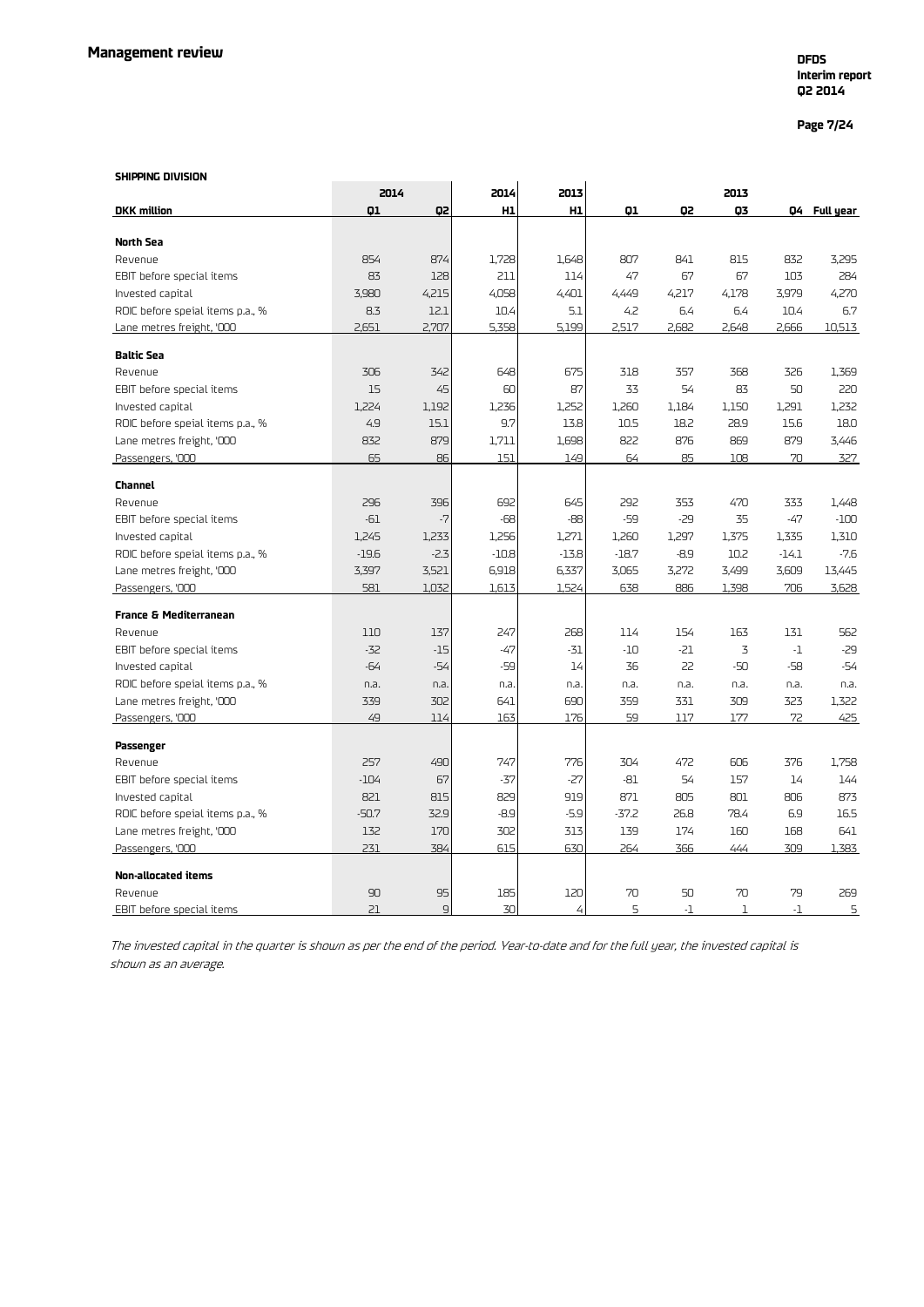## **Logistics Division**

The Logistics Division operates DFDS' logistics activities, which are divided into three business areas: Nordic, Continent and UK & Ireland.

| Logistics                                                     |                |                      |                  |       |        |       |       |       |           |
|---------------------------------------------------------------|----------------|----------------------|------------------|-------|--------|-------|-------|-------|-----------|
|                                                               |                | 2014<br>2013<br>2014 |                  |       |        | 2013  |       |       |           |
| <b>DKK</b> million                                            | 01             | Q2                   | H <sub>1</sub>   | H1    | Q1     | Q2    | Q3    | 04    | Full year |
| Revenue                                                       | 1.126          | 1,169                | 2,295            | 2,038 | 992    | 1.046 | 1.028 | 1.117 | 4.183     |
| Operating profit before depreciation (EBITDA) & special items | 36             | 47                   | 83               | 70    | 33     | 37    | 33    | 46    | 149       |
| Share of profit of associates                                 | 0              | O.                   | 0                | n     | 0      | n     | 0     |       |           |
| Profit/loss on disposal of non-current assets, net            |                | 2                    | 3                |       | 2      | 0     | 3     | $-1$  | 4         |
| Depreciation and impairment                                   | $-17$          | $-19$                | $-36$            | $-28$ | $-15$  | $-13$ | $-15$ | $-18$ | -61       |
| Operating profit (EBIT) before special items                  | 20             | 30                   | 50               | 44    | 20     | 24    | 21    | 28    | 93        |
| Operating profit margin (EBIT), %                             | 1.8            | 2.6                  | 2.2              | 2.21  | 2.0    | 2.3   | 2.0   | 2.5   | 22        |
| Special items, net                                            | $\overline{z}$ | 0                    |                  | n     | $\cup$ | n     | O     | n     | <b>n</b>  |
| Operating profit after special items (EBIT)                   | 21             | 31                   | 52               | 44    | 20     | 24    | 21    | 28    | 93        |
| Invested capital, average                                     | 894            | 903                  | 885              | 760   | 757    | 765   | 806   | 847   | 795       |
| Return on invested capital after special items (ROIC) p.a., % | 7.2            | 10.2                 | 8.8 <sub>1</sub> | 8.8   | 8.0    | 9.5   | 7.5   | 9.9   | 8.7       |
| Tons, '000                                                    | 116.7          | 100.7                | 217.4            | 212.9 | 108.2  | 104.7 | 103.1 | 106.8 | 422.8     |
| Units, '000                                                   | 103.4          | 105.3                | 208.7            | 181.2 | 87.7   | 93.5  | 94.0  | 101.5 | 376.7     |

#### **Q2 market, activity and result trends**

**Nordic:** The number of transported units in Q2 was 36.2% above 2013 and up by 9.7% adjusted for the acquisition of Karlshamn Express effective from Q3 2013.

The adjusted volume increase was primarily driven by increased volumes between Sweden/Denmark and the UK, including higher volumes of waste materials from the UK. Volume growth between Norway and the Continent resumed after gain of new customer contracts.

Q2 EBIT doubled to DKK 12m from DKK 6m in 2013 as results improved for the Norwegian and Swedish activities. Around a third of the increase in EBIT was due to the acquisition of Karlshamn Express.

**Continent:** The number of transported units in Q2 was 7.3% above 2013. Volume growth was mainly driven by major contracts gained within the automotive and steel sectors and growth in traffics between Germany and the UK.

Q2 EBIT decreased by DKK 3m to DKK 7m as margins were impacted by higher carrier costs in the Continent-UK traffics.

**UK & Ireland:** The number of transported units in Q2 was 2.3% below 2013 as volumes between Northern Ireland and the UK were reduced to improve the balance of traffic flows in this area. The integration of STEF's activities, acquired with effect from 1 February 2014, is progressing in line with expectations.

Q2 EBIT increased by DKK 4m to DKK 12m as all areas improved earnings, including the

activities in Northern Ireland where imbalances of cargo flows were reduced.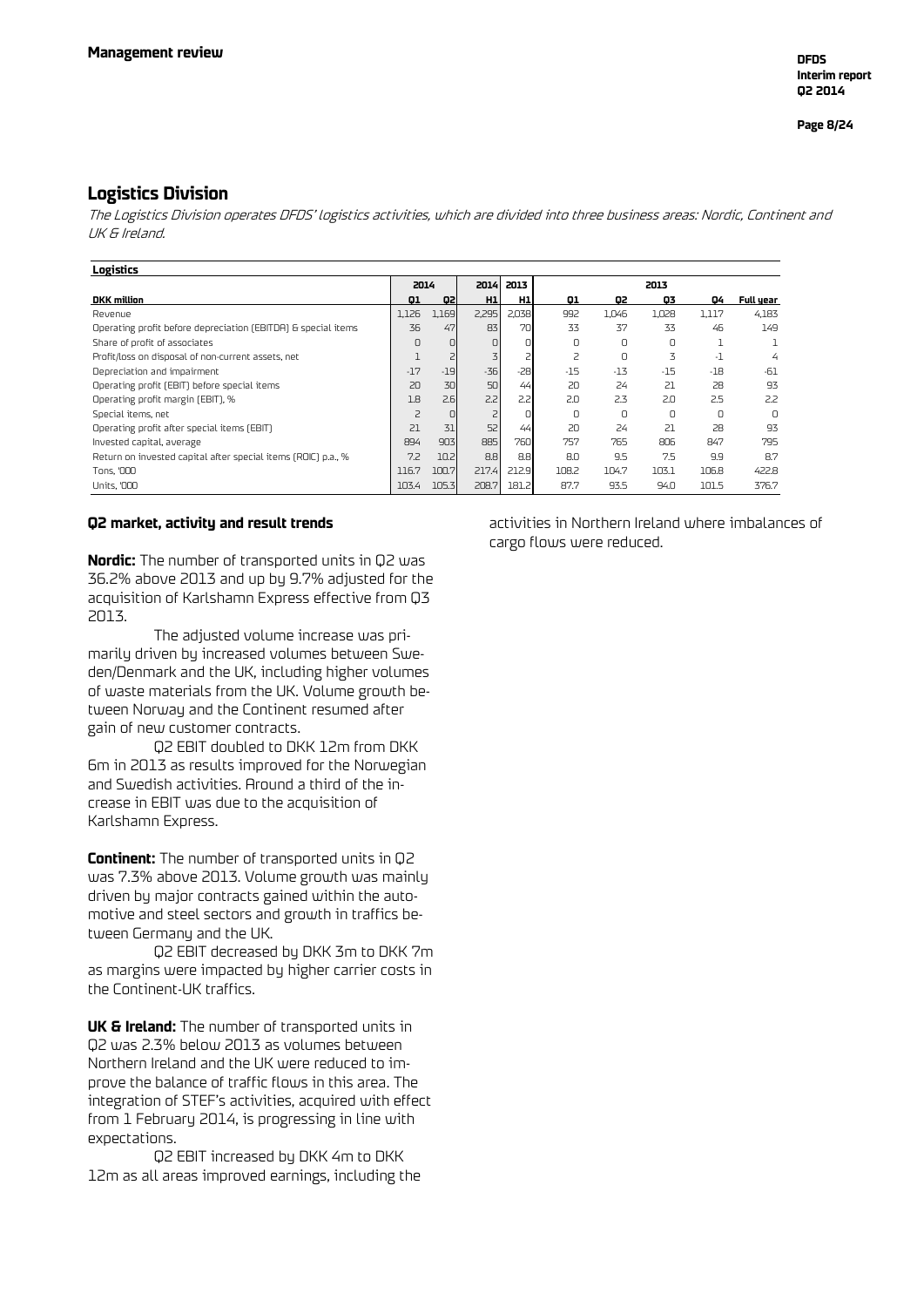## **Page 9/24**

#### **LOGISTICS DIVISION**

| LUUISIILS UIVISIUN                |                |       |          |          |       |       |       |                |              |
|-----------------------------------|----------------|-------|----------|----------|-------|-------|-------|----------------|--------------|
|                                   | 2014           |       | 2014     | 2013     |       |       | 2013  |                |              |
| <b>DKK</b> million                | 01             | Q2    | H1       | H1       | 01    | Q2    | 03    |                | Q4 Full year |
|                                   |                |       |          |          |       |       |       |                |              |
| <b>Nordic</b>                     |                |       |          |          |       |       |       |                |              |
| Revenue                           | 386            | 401   | 787      | 625      | 305   | 320   | 314   | 383            | 1,322        |
| EBIT before special items         | 11             | 12    | 23       | 13       | 7     | 6     | 3     | $\overline{9}$ | 25           |
| Invested capital                  | 356            | 336   | 340      | 255      | 257   | 246   | 261   | 329            | 271          |
| ROIC before special items p.a., % | 9.0            | 11.0  | 10.2     | 7.6      | 81    | 7.3   | 2.9   | 7.8            | 6.7          |
| <b>Units, '000</b>                | 27.2           | 28.6  | 55.8     | 40.3     | 19.3  | 21.0  | 20.8  | 28.1           | 89.2         |
| Tons, '000                        | 116.7          | 100.7 | 217.4    | 213      | 108.2 | 104.7 | 103.1 | 106.7          | 422.7        |
|                                   |                |       |          |          |       |       |       |                |              |
| <b>Continent</b>                  |                |       |          |          |       |       |       |                |              |
| Revenue                           | 510            | 522   | 1032     | 982      | 482   | 500   | 490   | 494            | 1,966        |
| EBIT before special items         | 5              | 7     | 12       | 18       | 8     | 10    | 12    | 7              | 37           |
| Invested capital                  | 335            | 313   | 324      | 333      | 325   | 335   | 293   | 324            | 323          |
| ROIC before special items p.a., % | 4.1            | 6.3   | 5.2      | 8.3      | 7.7   | 9.0   | 11.8  | 6.0            | 8.5          |
| <b>Units, '000</b>                | 53.6           | 54.1  | 107.7    | 97.4     | 47.0  | 50.4  | 48.2  | 48.2           | 193.8        |
| <b>UK &amp; Ireland</b>           |                |       |          |          |       |       |       |                |              |
| Revenue                           | 261            | 278   | 539      | 485      | 233   | 252   | 264   | 270            | 1,019        |
| EBIT before special items         | $\overline{4}$ | 12    | 16       | 13       | 5     | 8     | 6     | 13             | 32           |
| Invested capital                  | 242            | 210   | 217      | 177      | 184   | 190   | 189   | 199            | 183          |
| ROIC before special items p.a., % | 5.3            | 16.9  | 11.1     | 11.2     | 8.2   | 12.9  | 9.7   | 19.3           | 13.1         |
| <b>Units, '000</b>                | 22.6           | 22.6  | 45.2     | 43.5     | 21.4  | 22.1  | 25.0  | 25.0           | 93.5         |
|                                   |                |       |          |          |       |       |       |                |              |
| <b>Non-allocated items</b>        |                |       |          |          |       |       |       |                |              |
| Revenue                           | 16             | 16    | 32       | 32       | 15    | 17    | 17    | 10             | 59           |
| EBIT before special items         | n              | 0     | $\Omega$ | $\Omega$ | n     | U     | n     | n              | 0            |

The invested capital in the quarter is shown as per the end of the period. Year-to-date and for the full year, the invested capital is shown as an average.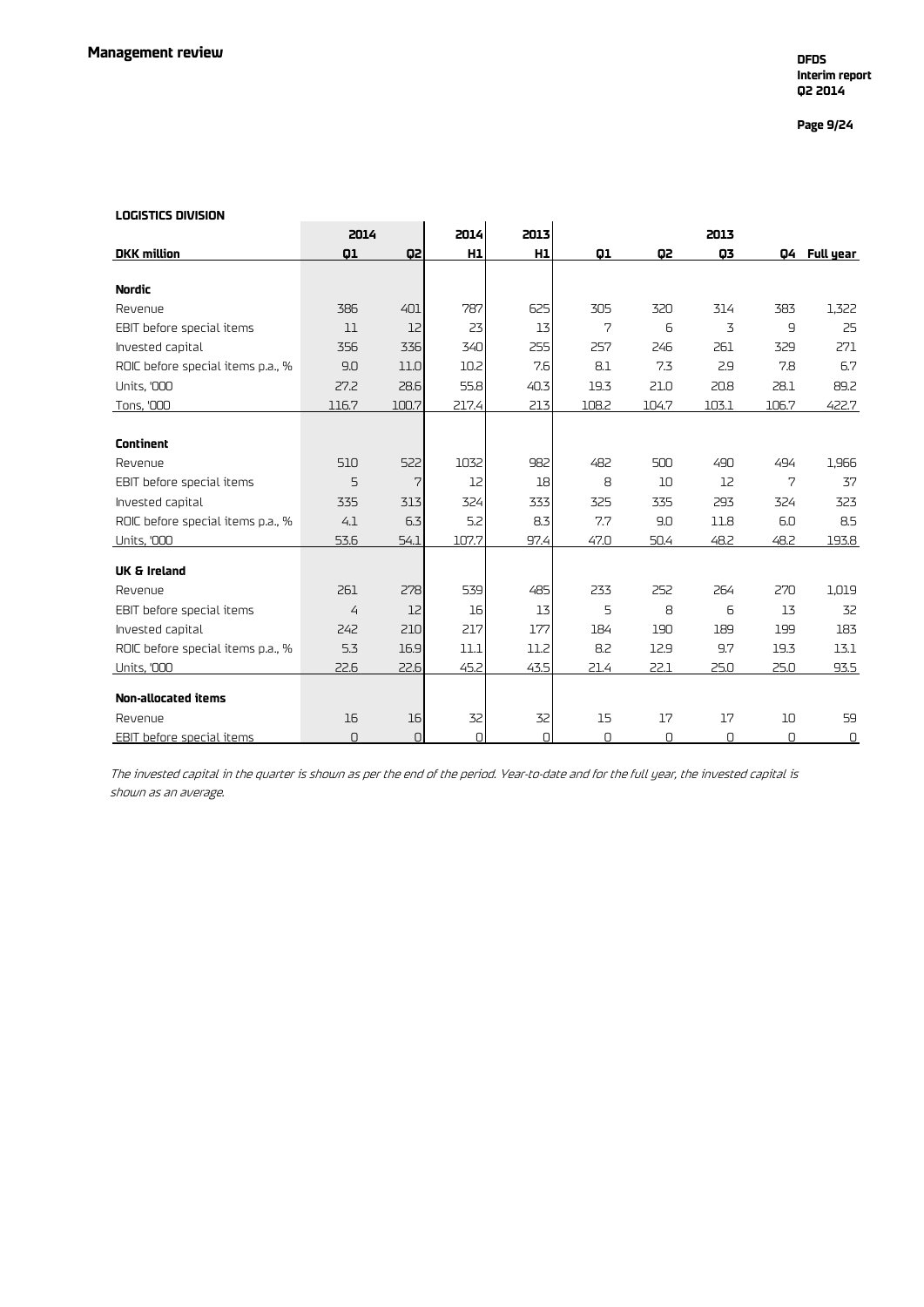**Page 10/24**

## **Statement by the Executive Board and the Board of Directors**

The Board of Directors and the Executive Board have today discussed and approved the interim financial report for the period 1 January – 30 June 2014 for DFDS A/S.

The interim financial report, which has not been audited or reviewed by the company's auditors, has been prepared in accordance with IAS 34, "Presentation of Interim Financial Statements", as adopted by the EU, and additional Danish requirements for interim financial reports for listed companies.

In our opinion, the interim financial report gives a true and fair view of the Group's assets, liabilities and financial position at 30 June 2014 and of the results of the Group's operations and cash flows for the period 1 January – 30 June 2014.

Further, in our opinion, the Management's review gives a true and fair account of the development in the Group's operations and financial matters, of the result for the period and of the Group's financial position as a whole as well as a description of the most significant risks and elements of uncertainties pertaining to the Group.

Copenhagen, 21 August 2014

**Executive Board**

Niels Smedegaard Torben Carlsen President & CEO

#### **Board of Directors**

Deputy Chairman

Bent Østergaard Vagn Sørensen Claus Hemmingsen

Pernille Erenbjerg Jill Lauritzen Melby

Ingar Skaug Lars Skjold Hansen

Jens Otto Knudsen Kent Vildbæk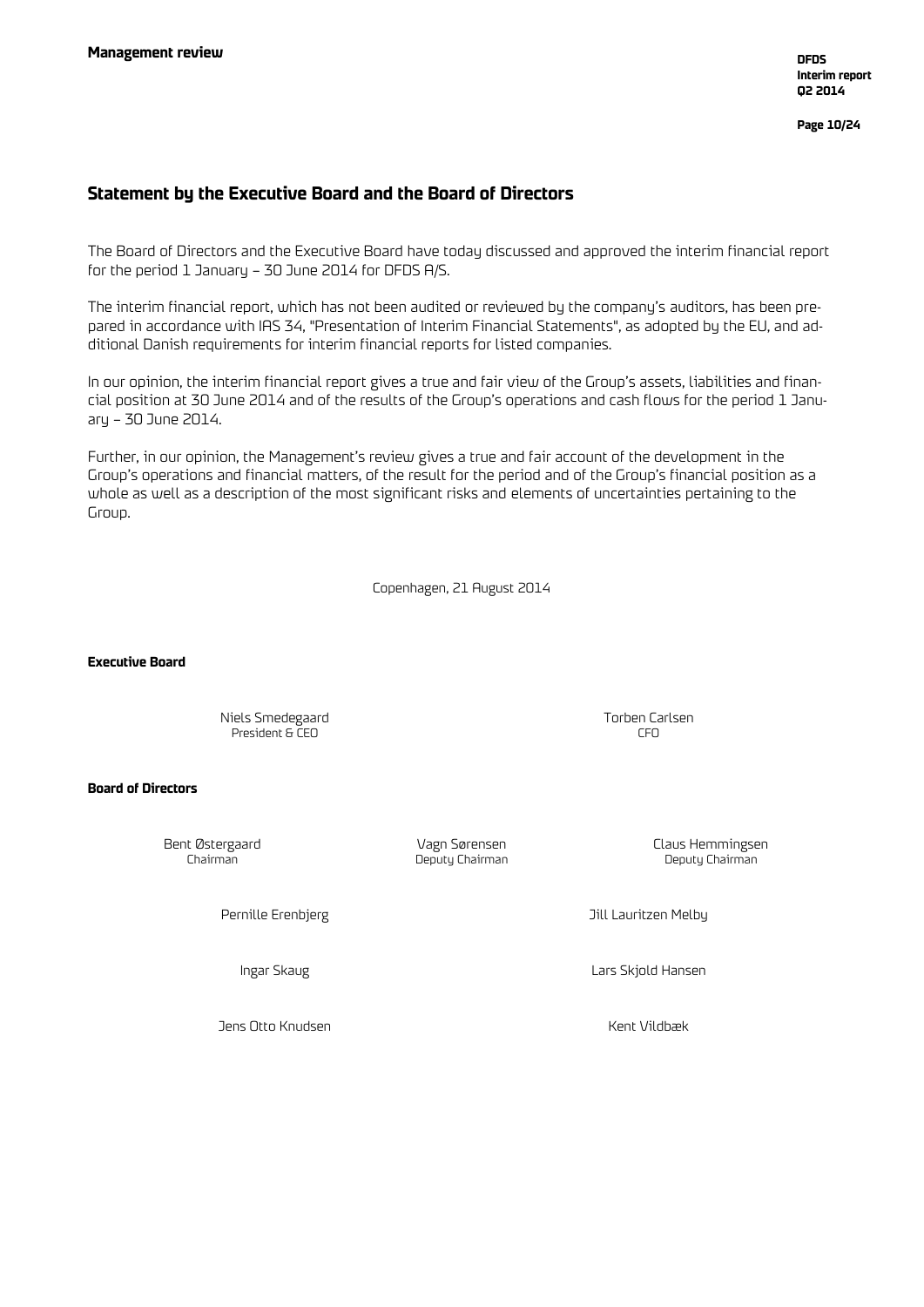**Page 11 /24**

## **DFDS Group – Income Statement**

|                                                                 |                | 2014       | 2013       | 2014       | 2013       | 2013       |
|-----------------------------------------------------------------|----------------|------------|------------|------------|------------|------------|
| <b>DKK</b> million                                              | Note           | Q2         | Q2         | H1         | H1         | Full year  |
| Revenue                                                         |                | 3,305.5    | 3,051.4    | 6,153.4    | 5,764.2    | 12,097.1   |
| Costs                                                           |                |            |            |            |            |            |
| Operating costs                                                 |                | $-2,018.9$ | $-1,878.1$ | $-3,944.6$ | $-3,720.5$ | $-7,524.5$ |
| Charter hire                                                    |                | $-143.6$   | $-143.3$   | $-296.3$   | $-276.9$   | $-582.6$   |
| Staff costs                                                     |                | $-574.2$   | $-552.7$   | $-1,121.5$ | $-1,054.3$ | $-2,152.5$ |
| Costs of sales and administration                               |                | $-166.1$   | $-170.8$   | $-297.0$   | $-305.8$   | $-624.9$   |
| Operating profit before depreciation (EBITDA) and special items |                | 402.7      | 306.5      | 494.0      | 406.7      | 1,212.6    |
| Share of profit/loss of associates                              |                | 24.4       | $-0.6$     | 31.6       | $-2.7$     | $-6.2$     |
| Profit/loss on disposal of non-current assets, net              |                | 2.2        | 1.7        | 2.5        | 3.6        | 6.4        |
| Depreciation, ships                                             |                | $-157.3$   | $-152.2$   | $-299.1$   | $-292.2$   | $-568.7$   |
| Depreciation, other non-current assets                          |                | $-35.2$    | $-32.7$    | $-70.3$    | $-66.0$    | $-135.5$   |
| Impairment losses, ships and other non-current assets           |                | 0.0        | 0.0        | 0.0        | 0.0        | $-5.6$     |
| Operating profit (EBIT) before special items                    |                | 236.8      | 122.7      | 158.7      | 49.4       | 503.0      |
| Special items, net                                              | $\overline{3}$ | $-13.6$    | $-1.8$     | $-21.5$    | $-2.3$     | $-17.1$    |
| <b>Operating profit (EBIT)</b>                                  | 2              | 223.2      | 120.9      | 137.2      | 47.1       | 485.9      |
| Financial income                                                | $\overline{4}$ | 34.1       | 4.0        | 36.0       | 9.2        | 19.4       |
| Financial costs                                                 | 4              | $-40.1$    | $-31.7$    | $-73.5$    | $-81.3$    | $-155.7$   |
| Profit before tax                                               |                | 217.2      | 93.2       | 99.7       | $-25.0$    | 349.6      |
| Tax on profit                                                   |                | $-22.2$    | $-14.2$    | $-28.1$    | $-19.8$    | $-22.9$    |
| Profit for the period                                           |                | 195.0      | 79.0       | 71.6       | $-44.8$    | 326.7      |
| Attributable to:                                                |                |            |            |            |            |            |
| Equity holders of DFDS A/S                                      |                | 194.8      | 78.9       | 72.0       | $-45.0$    | 325.2      |
| Non-controlling interests                                       |                | 0.2        | 0.1        | $-0.4$     | 0.2        | $1.5\,$    |
|                                                                 |                | 195.0      | 79.0       | 71.6       | $-44.8$    | 326.7      |
| Basic earnings per share [EPS] of DKK 100 in DKK                |                | 15.54      | 5.44       | 5.70       | $-3.10$    | 23.34      |
| Diluted earnings per share (EPS-D) of DKK 100 in DKK            |                | 15.43      | 5.43       | 5.66       | $-3.10$    | 23.30      |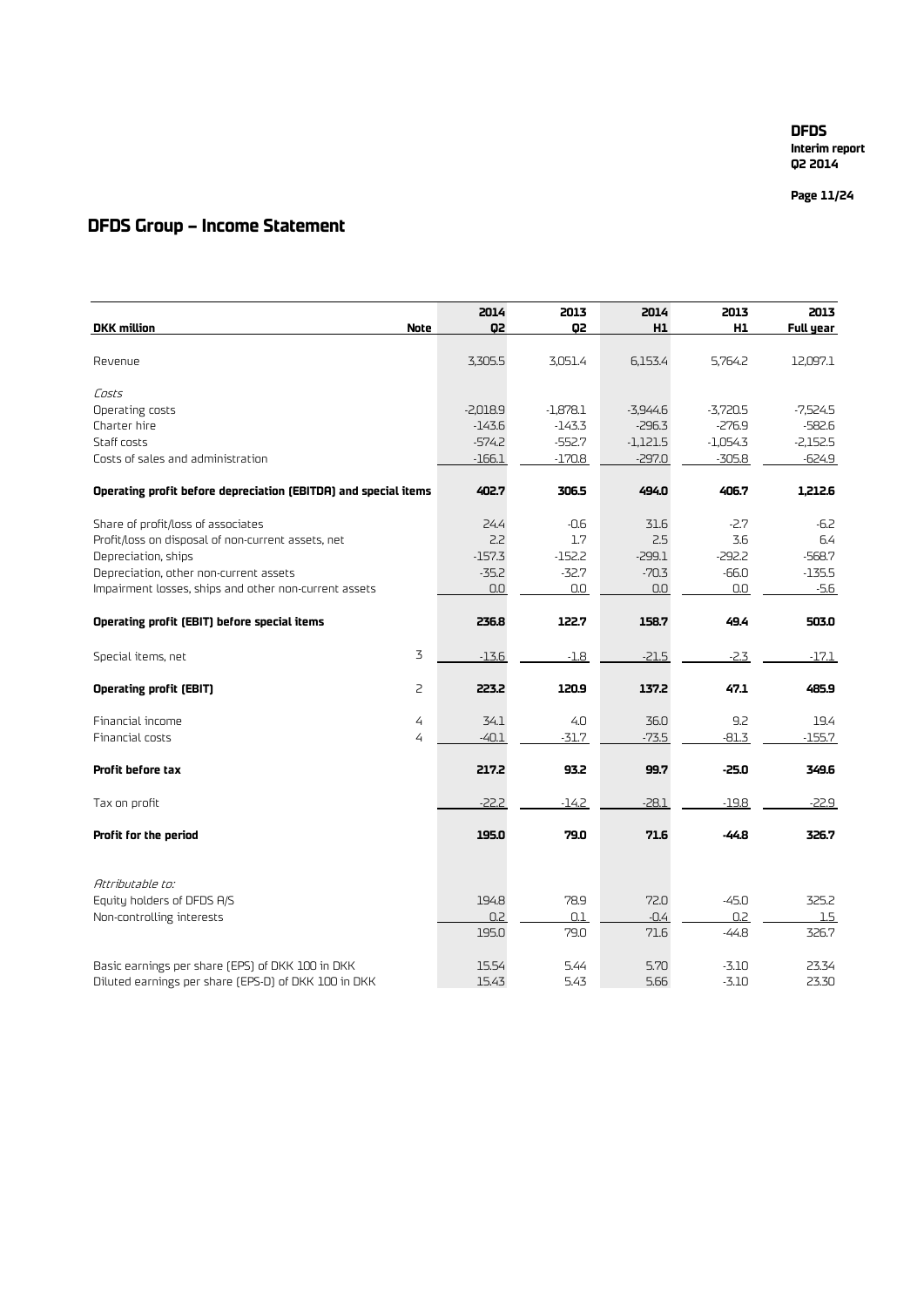**Interim report Q2 2014**

**Page 12 /24**

## **DFDS Group - Comprehensive income**

|                                                                             | 2014    | 2013     | 2014           | 2013           | 2013      |
|-----------------------------------------------------------------------------|---------|----------|----------------|----------------|-----------|
| <b>DKK</b> million                                                          | Q2      | Q2       | H <sub>1</sub> | H <sub>1</sub> | Full year |
| Profit for the period                                                       | 195.0   | 79.0     | 71.6           | -44.8          | 326.7     |
| Other comprehensive income                                                  |         |          |                |                |           |
| Items that will not be reclassified subsequently to the Income statement:   |         |          |                |                |           |
| Remeasurement of defined benefit pension obligations                        | 0.0     | $-0.1$   | 0.0            | $-0.3$         | $-21.0$   |
| Tax on items that will not be reclassified to the Income statement          | 0.0     | 0.0      | 0.0            | 0.0            | 4.5       |
| Items that will not be reclassified subsequently to the Income statement    | 0.0     | $-0.1$   | 0.0            | $-0.3$         | $-16.5$   |
| Items that are or may be reclassified subsequently to the Income statement: |         |          |                |                |           |
| Value adjustment of hedging instruments:                                    |         |          |                |                |           |
| Value adjustment for the period                                             | $-22.2$ | $-70.7$  | 6.8            | $-55.1$        | -144.4    |
| Value adjustment transferred to operating costs                             | 2.5     | 7.4      | 5.8            | 5.8            | 14.7      |
| Value adjustment transferred to financial costs                             | 23.8    | 68.4     | 1.1            | 74.4           | 163.5     |
| Foreign exchange adjustments, foreign enterprises                           | $-43.0$ | $-104.7$ | $-29.2$        | $-90.1$        | $-134.7$  |
| Unrealized value adjustment of securities                                   | $-0.3$  | $-0.3$   | $-0.6$         | $-0.6$         | $-1.3$    |
| Impairment of securities transferred to the Income statement                | 0.0     | 0.0      | 1.2            | 0.0            | 0.0       |
| Items that are or may be reclassified subsequently to Income statement      | $-39.2$ | -99.9    | $-14.9$        | $-65.6$        | $-102.2$  |
| Total other comprehensive income after tax                                  | $-39.2$ | $-100.0$ | $-14.9$        | $-65.9$        | $-118.7$  |
| Total comprehensive income                                                  | 155.8   | -21.0    | 56.7           | $-110.7$       | 208.0     |
| Total comprehensive income for the period is attributed to:                 |         |          |                |                |           |
| Equity holders of DFDS A/S                                                  | 155.6   | $-21.1$  | 57.1           | $-110.9$       | 206.5     |
| Non-controlling interests                                                   | 0.2     | 0.1      | $-0.4$         | 0.2            | 1.5       |
| <b>Total comprehensive income</b>                                           | 155.8   | $-21.0$  | 56.7           | $-110.7$       | 208.0     |

The majority of amounts included in Other comprehensive income relates to Group companies which are taxed under tonnage tax schemes. There are no tax on this.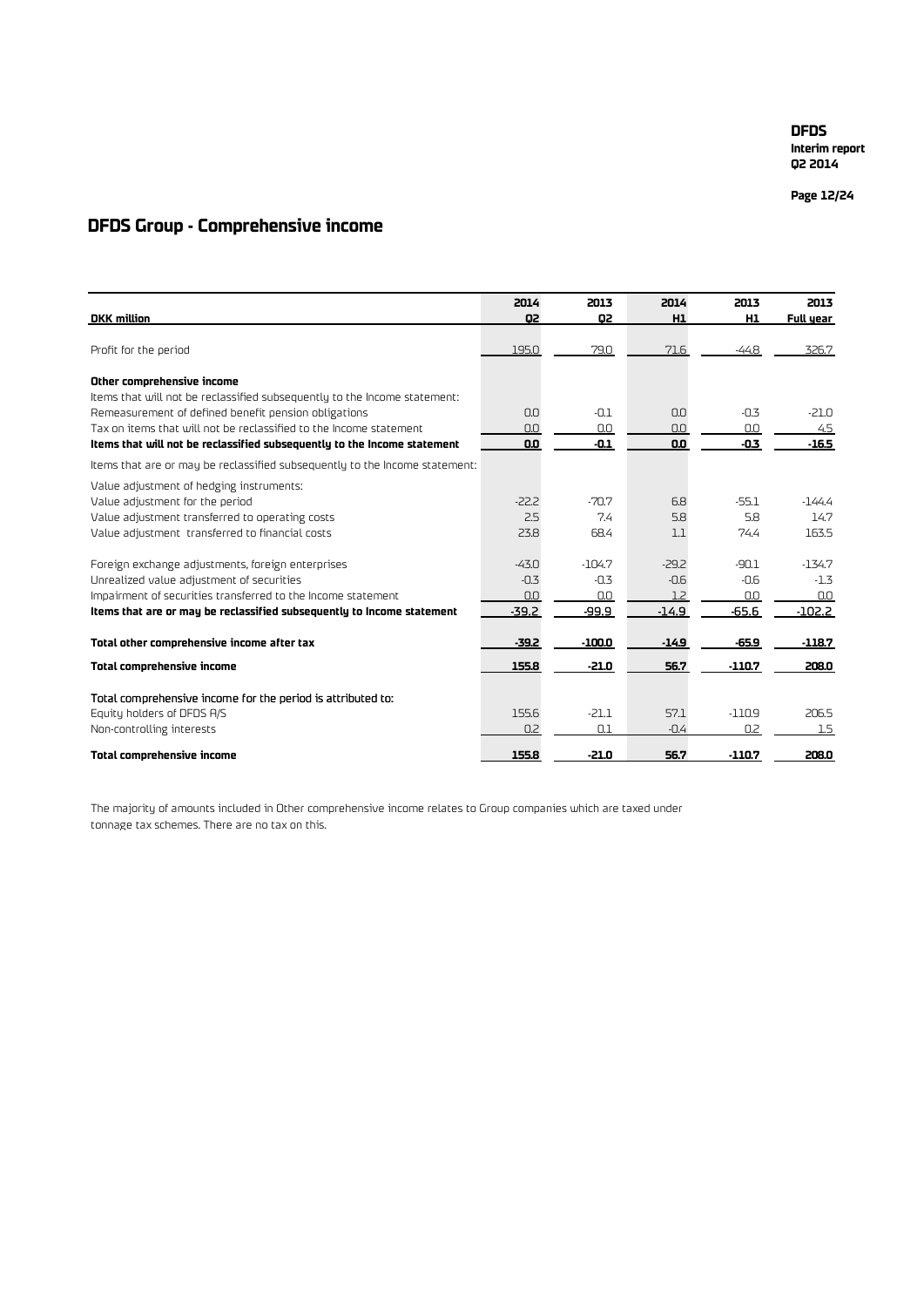**Interim report Q2 2014**

**Page 13 /24**

## **DFDS Group Balance Sheet - Assets**

|                                           | 2014     | 2013     | 2013      |
|-------------------------------------------|----------|----------|-----------|
| <b>DKK</b> million                        | H1       | H1       | Full year |
|                                           |          |          |           |
|                                           |          |          |           |
| Goodwill                                  | 421.1    | 366.7    | 424.7     |
| Software                                  | 79.4     | 74.3     | 75.0      |
| Development projects in progress          | 64.7     | 42.0     | 50.1      |
| Other non-current intangible assets       | 13.6     | 0.3      | 14.8      |
| Non-current intangible assets             | 578.8    | 483.3    | 564.6     |
|                                           |          |          |           |
| Land and buildings                        | 117.4    | 101.1    | 110.7     |
| Terminals                                 | 557.4    | 581.1    | 569.3     |
| <b>Ships</b>                              | 7,020.5  | 6,980.6  | 6,705.7   |
| Equipment, etc.                           | 354.8    | 352.0    | 387.4     |
| Assets under construction and prepayments | 379.0    | 345.8    | 570.8     |
| Non-current tangible assets               | 8.429.1  | 8,360.6  | 8,343.9   |
| Investments in associates                 | 31.6     | 3.9      | 3.8       |
| Receivables                               | 24.6     | 98.9     | 49.8      |
| Securities                                | 19.5     | 20.3     | 19.8      |
| Deferred tax assets                       | 92.0     | 87.3     | 82.7      |
| Other non-current assets                  | 167.7    | 210.4    | 156.1     |
|                                           |          |          |           |
| Non-current assets                        | 9,175.6  | 9,054.3  | 9,064.6   |
| Inventories                               | 143.8    | 172.0    | 149.8     |
| Trade receivables                         | 1,836.6  | 1,682.6  | 1,538.8   |
| Receivables from associates               | 56.6     | 53.7     | 49.3      |
| Other receivables                         | 144.7    | 215.2    | 188.9     |
| Prepayments                               | 117.5    | 95.4     | 91.1      |
| Securities                                | 15.0     | 15.6     | 15.4      |
| Cash                                      | 1,029.4  | 1,376.4  | 1,151.0   |
|                                           | 3,343.6  | 3,610.9  | 3,184.3   |
| Assets classified as held for sale        | 61.8     | 76.3     | 61.8      |
| <b>Current assets</b>                     | 3,405.4  | 3,687.2  | 3,246.1   |
|                                           |          |          |           |
| <b>Assets</b>                             | 12.581.0 | 12.741.5 | 12.310.7  |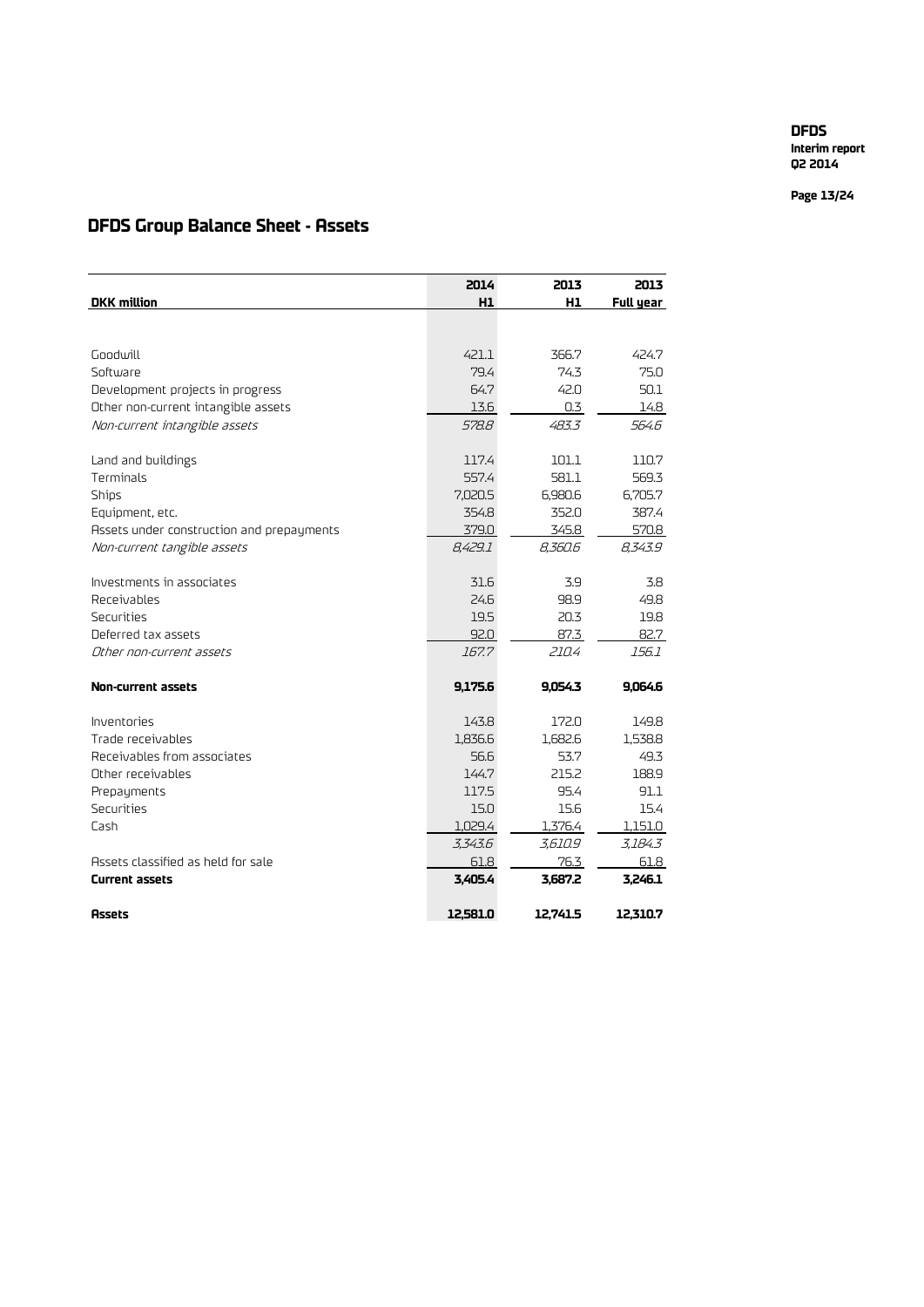**Interim report Q2 2014**

**Page 14/24**

# **DFDS Group Balance Sheet – Equity and Liabilities**

|                                                   | 2014     | 2013     | 2013        |
|---------------------------------------------------|----------|----------|-------------|
| <b>DKK</b> million                                | H1       | H1       | Full year   |
|                                                   |          |          |             |
|                                                   |          |          |             |
| Share capital                                     | 1,330.0  | 1,485.6  | 1,485.6     |
| Reserves                                          | $-236.9$ | $-136.6$ | $-351.5$    |
| Retained earnings                                 | 4,936.9  | 5,221.7  | 4,942.9     |
| Proposed dividends                                | 0.0      | 0.0      | 186.2       |
| Equity attributable to equity holders of DFDS A/S | 6,030.0  | 6.570.7  | 6,263.2     |
| Non-controlling interests                         | 53.2     | 53.8     | 55.0        |
| Equity                                            | 6.083.2  | 6.624.5  | 6.318.2     |
|                                                   |          |          |             |
| Interest bearing liabilities                      | 2,163.2  | 2.525.8  | 2.297.7     |
| Deferred tax                                      | 132.8    | 128.6    | 130.2       |
| Pension and jubilee liabilities                   | 279.2    | 260.6    | 277.9       |
| Other provisions                                  | 26.9     | 41.2     | <u>19.9</u> |
| Non-current liabilities                           | 2,602.1  | 2,956.2  | 2,725.7     |
|                                                   |          |          |             |
| Interest bearing liabilities                      | 1,264.4  | 918.7    | 1,100.1     |
| Trade payables                                    | 1,753.6  | 1.398.8  | 1,444.5     |
| Payables to associates                            | 21.9     | 0.2      | 14.8        |
| Other provisions                                  | 17.3     | 30.3     | 25.7        |
| Corporation tax                                   | 21.4     | 28.9     | 8.5         |
| Other payables                                    | 523.1    | 502.2    | 561.7       |
| Deferred income                                   | 294.0    | 281.7    | 111.5       |
| Current liabilities                               | 3,895.7  | 3,160.8  | 3,266.8     |
|                                                   |          |          |             |
| <b>Liabilities</b>                                | 6,497.8  | 6,117.0  | 5,992.5     |
|                                                   |          |          |             |
| <b>Equity and liabilities</b>                     | 12.581.0 | 12,741.5 | 12,310.7    |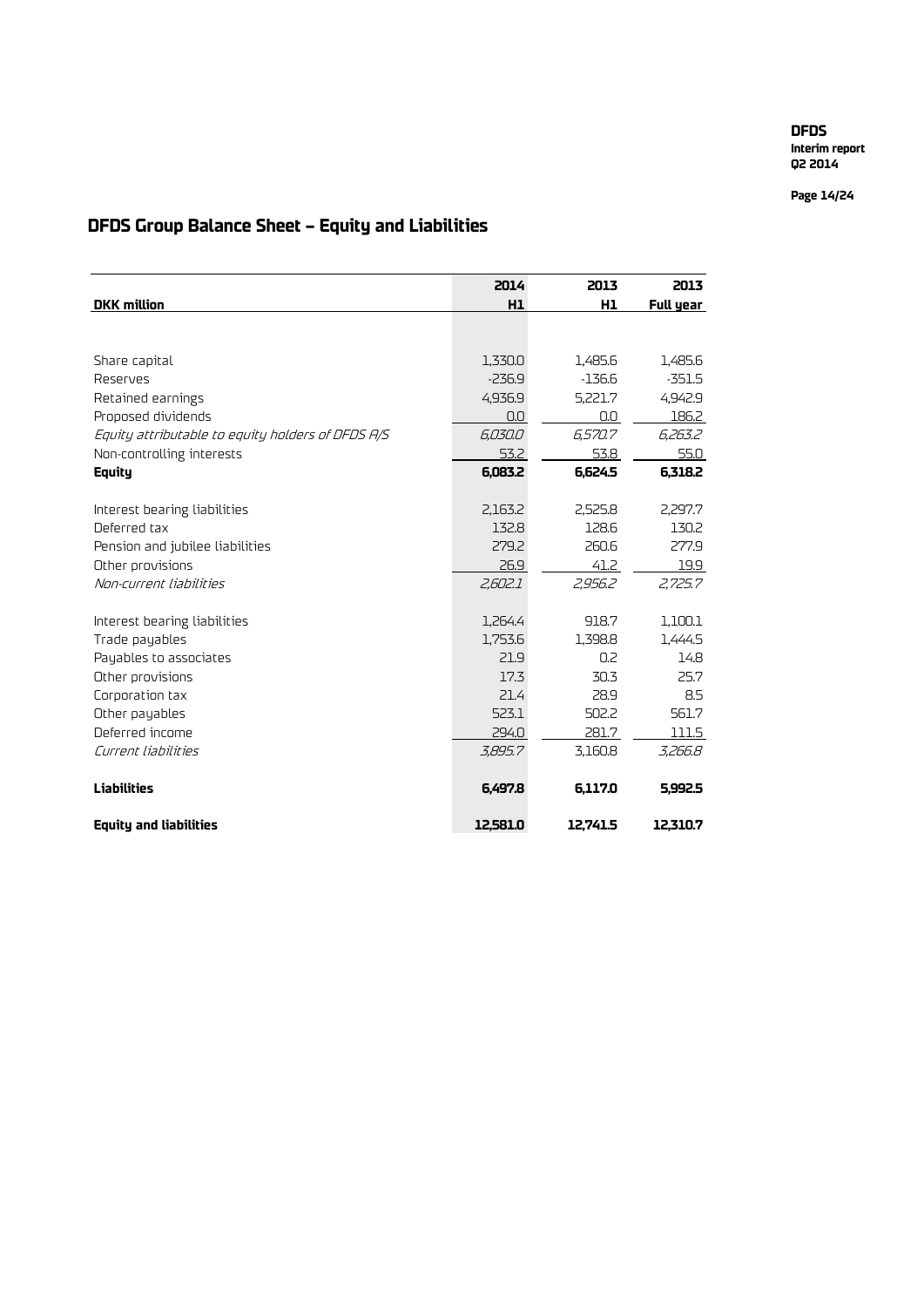**Interim report Q2 2014**

**Page 15/24**

# **DFDS Group – Statement of changes in Equity 1 January – 30 June 2014**

|                                                                                                                                                                                                                      |               |                        | <b>Reserves</b>           |                              |                    |                      |                       |                                                                |                                  |                 |
|----------------------------------------------------------------------------------------------------------------------------------------------------------------------------------------------------------------------|---------------|------------------------|---------------------------|------------------------------|--------------------|----------------------|-----------------------|----------------------------------------------------------------|----------------------------------|-----------------|
| <b>DKK</b> million                                                                                                                                                                                                   | Share capital | Translation<br>reserve | <b>Hedging</b><br>Reserve | Revaluation<br>of securities | Treasury<br>shares | Retained<br>earnings | Proposed<br>dividends | <b>Equity attributable</b><br>to equity holders of<br>DFDS A/S | Non-<br>controlling<br>interests | <b>Total</b>    |
|                                                                                                                                                                                                                      |               |                        |                           |                              |                    |                      |                       |                                                                |                                  |                 |
| Equity at 1 January 2014                                                                                                                                                                                             | 1,485.6       | $-114.1$               | $-22.4$                   | $-1.5$                       | $-213.5$           | 4942.9               | 186.2                 | 6,263.2                                                        | 55.0                             | 6.318.2         |
| Comprehensive income for the period<br>Profit for the period                                                                                                                                                         |               |                        |                           |                              |                    | <b>72.0</b>          |                       | .72.0                                                          | $-0.4$                           | .71.6           |
| Other comprehensive income<br>Items that are or may be reclassified<br>subsequently to the income statement:<br>Value adjustment of hedging instruments<br>for the period<br>Value adjustment of hedging instruments |               |                        | 6.8                       |                              |                    |                      |                       | 6.8                                                            |                                  | 6.8             |
| transferred to operating costs                                                                                                                                                                                       |               |                        | 5.8                       |                              |                    |                      |                       | 5.8                                                            |                                  | 5.8             |
| Value adjustment of hedging instruments<br>transferred to financial costs<br>Foreign exchange adjustments, foreign                                                                                                   |               |                        | 1.1                       |                              |                    |                      |                       | $1.1$                                                          |                                  |                 |
| enterprises<br>Unrealized value adjustment of securities                                                                                                                                                             |               | $-29.2$                |                           | $-0.6$                       |                    |                      |                       | $-29.2$<br>-0.6                                                | 0.0                              | $-29.2$<br>-0.6 |
| Impairment of securities transferred to the<br>Income statement                                                                                                                                                      |               |                        |                           | 1.7                          |                    |                      |                       | 1.2                                                            |                                  | 1.2             |
| Items that are or may be reclassified<br>subsequently to the income statement                                                                                                                                        | n.n           | $-29.2$                | 13.7                      | 0.6                          | n.n                | 0.0                  | ΩO                    | $-14.9$                                                        | nn                               | $-14.9$         |
| Total other comprehensive income after tax                                                                                                                                                                           | n.n           | $-29.2$                | 13.7                      | 0.6                          | n.n                | n.n                  | 0.0                   | $-14.9$                                                        | nn                               | $-14.9$         |
| <b>Total comprehensive income</b>                                                                                                                                                                                    | 0.O           | $-29.2$                | 13.7                      | 0.6                          | 0.O                | 72.0                 | 0.0                   | 57.1                                                           | -04                              | 56.7            |
| <b>Transactions with owners</b><br>Dividends paid                                                                                                                                                                    |               |                        |                           |                              |                    |                      | $-177.3$              | $-177.3$                                                       |                                  | $-177.3$        |
| Dividends own shares                                                                                                                                                                                                 |               |                        |                           |                              |                    | 8.9                  | $-8.9$                | 0.0                                                            |                                  | 0.0             |
| Disposal of non-controlling interests                                                                                                                                                                                |               |                        |                           |                              |                    | .1.0                 |                       | 10                                                             | -1.4                             | . 0.4           |
| Vested regarding share-based payment                                                                                                                                                                                 |               |                        |                           |                              |                    | 32                   |                       | 32.                                                            |                                  | 32              |
| Acquisition of treasury shares                                                                                                                                                                                       |               |                        |                           |                              | $-27.1$            | $-92.8$              |                       | $-119.9$                                                       |                                  | $-119.9$        |
| Sale of treasury shares related to exercise<br>of share options<br>Reduction of share capital by cancellation                                                                                                        |               |                        |                           |                              | 1.0                | 2.6                  |                       | 3.6                                                            |                                  | 3.6             |
| of treasury shares                                                                                                                                                                                                   | $-155.6$      |                        |                           |                              | 155.6              |                      |                       | 0.0                                                            |                                  | 0.0             |
| Other adjustments                                                                                                                                                                                                    |               |                        |                           |                              |                    | $-0.9$               |                       | $-0.9$                                                         |                                  | $-0.9$          |
| Transactions with owners H1 2014                                                                                                                                                                                     | $-155.6$      | 0.0                    | 0.0                       | 0.0                          | 129.5              | -78.0                | $-186.2$              | -290.3                                                         | $-1.4$                           | -291.7          |
| Equity at 30 June 2014                                                                                                                                                                                               | 1.330.0       | $-143.3$               | $-8.7$                    | -0.9                         | $-84.0$            | 4.936.9              | O.O                   | 6.030.0                                                        | 53.2                             | 6.083.2         |

The majority of amounts included in Other comprehensive income relates to Group companies which are taxed under tonnage tax schemes. There are no tax on this.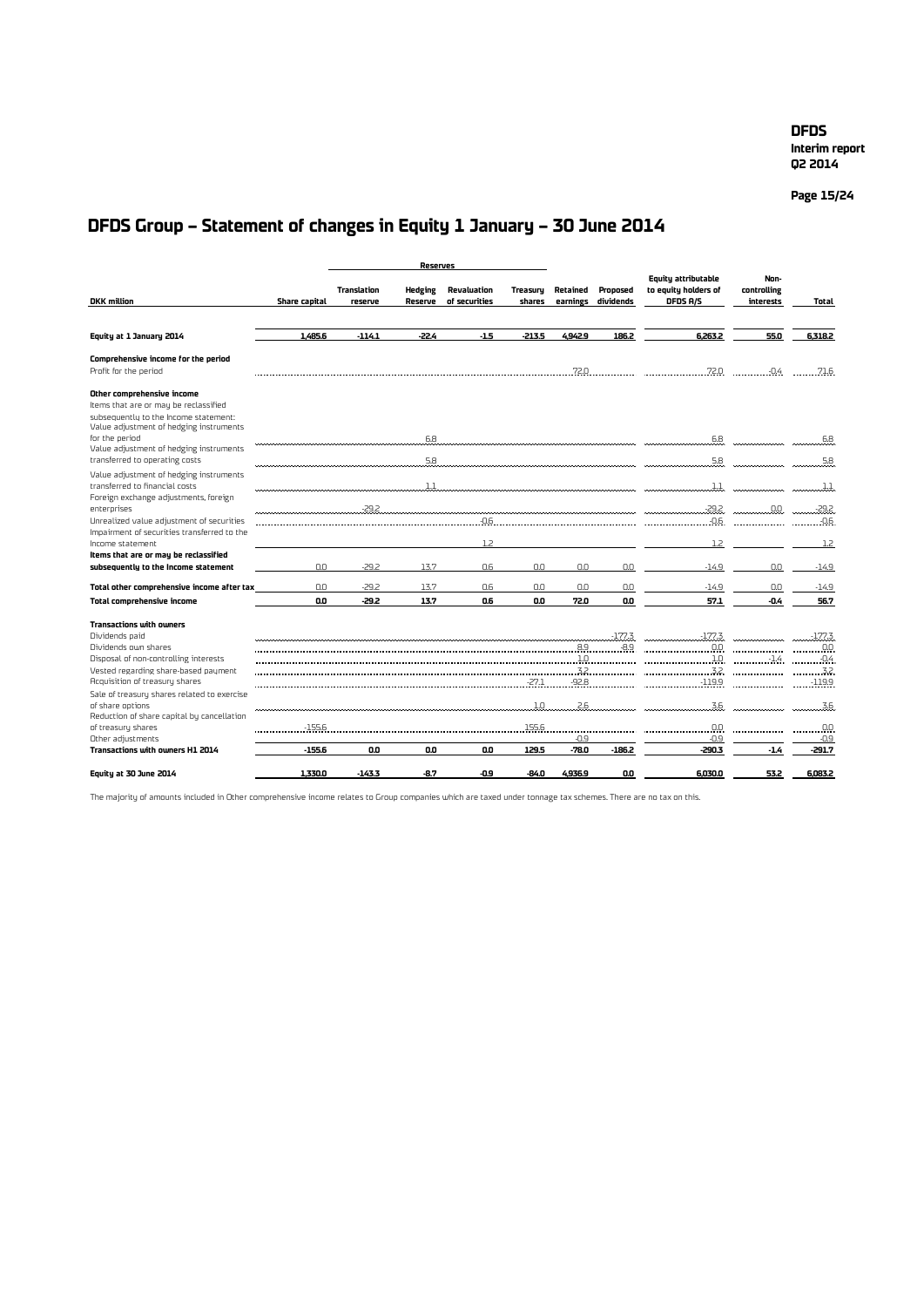**Q2 2014**

**Page 16/24**

# **DFDS Group – Statement of changes in Equity 1 January – 30 June 2013**

|                                                                                                                                                                    |                      |                               | <b>Reserves</b>           |                              |                    |                      |                       | Equity attributable              | Non-                                |                                      |
|--------------------------------------------------------------------------------------------------------------------------------------------------------------------|----------------------|-------------------------------|---------------------------|------------------------------|--------------------|----------------------|-----------------------|----------------------------------|-------------------------------------|--------------------------------------|
| <b>DKK</b> million                                                                                                                                                 | <b>Share capital</b> | <b>Translation</b><br>reserve | <b>Hedging</b><br>Reserve | Revaluation<br>of securities | Treasury<br>shares | Retained<br>earnings | Proposed<br>dividends | to equity holders of<br>DFDS A/S | controlling<br>interests            | <b>Total</b>                         |
| Equity at 1 January 2013                                                                                                                                           | 1.485.6              | 20.7                          | -56.2                     | -0.2                         | $-35.3$            | 5.258.9              | 208.0                 | 6.881.5                          | 54.3                                | 6.935.8                              |
| Comprehensive income for the period<br>Profit for the period                                                                                                       |                      |                               |                           |                              |                    | $-45.0$              |                       | -45.0                            | .02.                                | $-44.8$                              |
| Other comprehensive income<br>Items that will not be reclassified<br>subsequently to the income statement:<br>Remeasurement of defined benefit                     |                      |                               |                           |                              |                    |                      |                       |                                  |                                     |                                      |
| obligations<br>Tax on items that will not be reclassified to                                                                                                       |                      |                               |                           |                              |                    | $-0.3$               |                       | $-0.3$                           |                                     | $-0.3$                               |
| the Income statement                                                                                                                                               |                      |                               |                           |                              |                    | nn                   |                       | 0.0                              |                                     | 0.0                                  |
| Items that will not be reclassified                                                                                                                                |                      |                               |                           |                              |                    |                      |                       |                                  |                                     |                                      |
| subsequently to the income statement:<br>Items that are or may be reclassified<br>subsequently to the Income statement:<br>Value adjustment of hedging instruments | 0.0                  | 0.0                           | 0.0                       | 0.0                          | 0.0                | $-0.3$               | 0.0                   | $-0.3$                           | 0.0                                 | $-0.3$                               |
| for the period                                                                                                                                                     |                      |                               |                           |                              |                    |                      |                       |                                  | <b><i>Communication</i></b> Service | <u>. 55.1</u>                        |
| Value adjustment of hedging instruments<br>transferred to operating costs<br>Value adjustment of hedging instruments                                               |                      |                               | 5.8                       |                              |                    |                      |                       | 5.8                              |                                     | 5.8                                  |
| transferred to financial costs<br>Tax on other comprehensive income                                                                                                |                      |                               | 74.4                      |                              |                    |                      |                       | 100                              |                                     | 74.4<br>$\overline{\phantom{0}}$ 0.0 |
| Foreign exchange adjustments, foreign<br>enterprises<br>Unrealized value adjustment of securities                                                                  |                      | $-90.1$                       |                           | $-0.6$                       |                    |                      |                       | $-0.6$                           |                                     | -90.1<br>$-0.6$                      |
| Realized value adjustment of securities<br>transferred to the income statement                                                                                     |                      |                               |                           | 0.0                          |                    |                      |                       | 0.0                              |                                     | 0.0                                  |
| Items that are or may be reclassified<br>subsequently to the income statement                                                                                      | 0.0                  | $-90.1$                       | 25.1                      | $-0.6$                       | 0.0                | 0.0                  | 0.0                   | $-65.6$                          | 0.0                                 | $-65.6$                              |
| Total other comprehensive income after tax                                                                                                                         | 0.0                  | $-90.1$                       | 25.1                      | $-0.6$                       | 0.0                | $-0.3$               | 0.0                   | $-65.9$                          | 0.0                                 | $-65.9$                              |
| Total comprehensive income                                                                                                                                         | O.O                  | $-90.1$                       | 25.1                      | $-0.6$                       | <b>O.O</b>         | $-45.3$              | 0.0                   | $-110.9$                         | Q2                                  | -110.7                               |
| <b>Transactions with owners</b><br>Dividends paid<br>Dividends own shares                                                                                          |                      |                               |                           |                              |                    | 5.0                  | $-203.0$<br>$-5.0$    | $-203.0$<br>0.0                  |                                     | $-203.0$<br>0.0                      |
| Disposal of non-controlling interests                                                                                                                              |                      |                               |                           |                              |                    | 0.5                  |                       | 0.5                              | $-0.7$                              | $-0.2$                               |
| Vested regarding share-based payment                                                                                                                               |                      |                               |                           |                              |                    | 2.6                  |                       | 2.6                              |                                     | 2.6                                  |
| Transactions with owners H1 2013                                                                                                                                   | 0.0                  | 0.0                           | 0.0                       | 0.0                          | 0.0                | 8.1                  | -208.0                | $-199.9$                         | $-0.7$                              | $-200.6$                             |
| Equity at 30 June 2013                                                                                                                                             | 1,485.6              | -69.4                         | $-31.1$                   | -0.8                         | -35.3              | 5.221.7              | 0.0                   | 6.570.7                          | 53.8                                | 6.624.5                              |

The majority of amounts included in Other comprehensive income relates to Group companies which are taxed under tonnage tax schemes. There are no tax on this.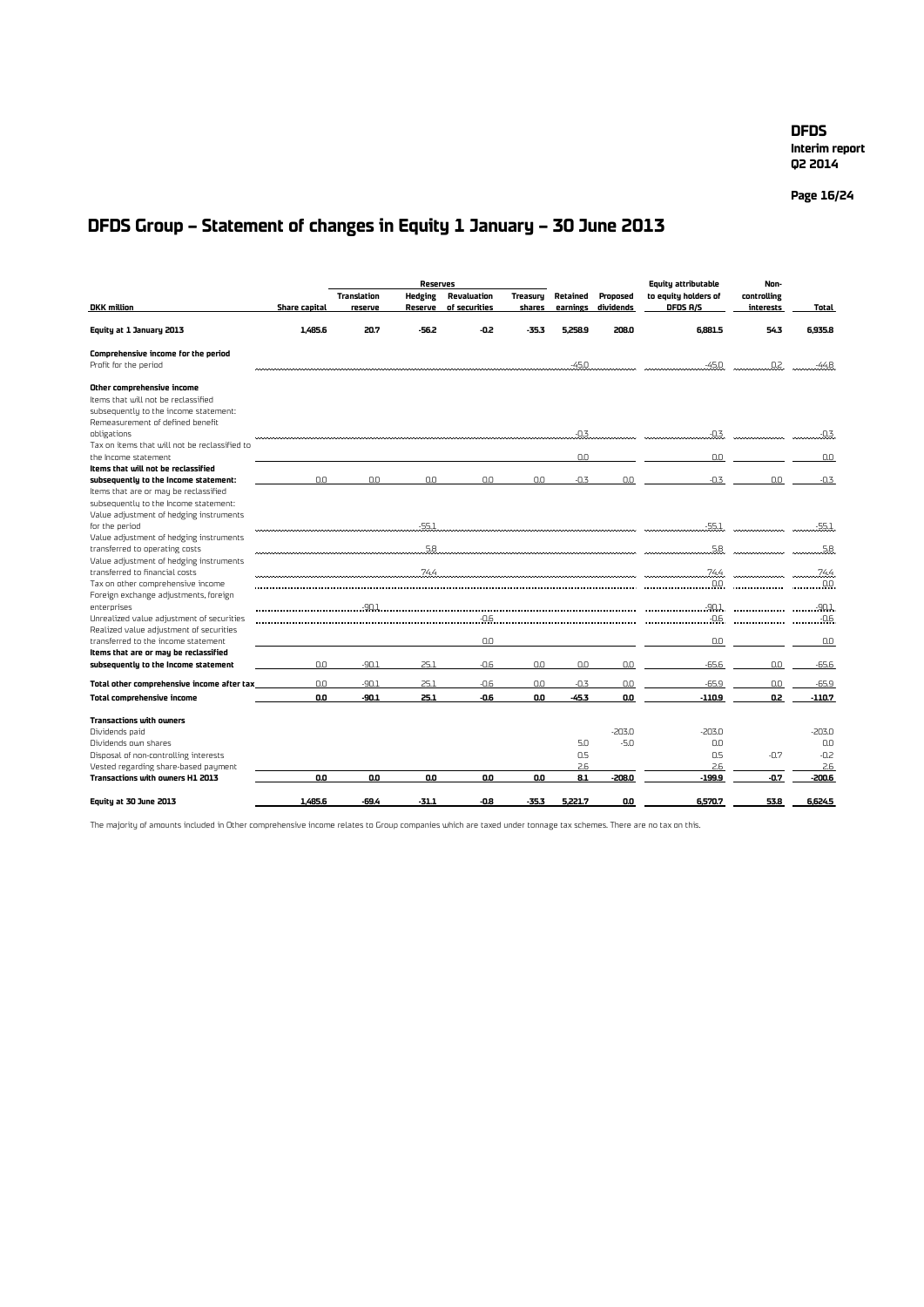**Interim report Q2 2014**

**Page 17 /24**

## **DFDS Group - Cash Flow Statement**

|                                                                                    | 2014     | 2013     | 2014     | 2013           | 2013      |
|------------------------------------------------------------------------------------|----------|----------|----------|----------------|-----------|
| <b>DKK</b> million<br><b>Note</b>                                                  | Q2       | Q2       | H1       | H <sub>1</sub> | Full year |
|                                                                                    |          |          |          |                |           |
| Operating profit before depreciation (EBITDA) and special items                    | 402.7    | 306.5    | 494.0    | 406.7          | 1,212.6   |
| Cash flow effect from special items related to operating activities                | $-8.9$   | $-1.8$   | $-18.6$  | $-2.3$         | $-22.3$   |
| Adjustments for non-cash operating items, etc.                                     | 5.4      | $-17.2$  | 7.9      | $-24.7$        | $-17.0$   |
| Change in working capital                                                          | 84.9     | 114.9    | 184.4    | 302.4          | 381.1     |
| Payment of pension liabilities and other provisions                                | $-15.2$  | $-9.1$   | $-25.4$  | $-19.3$        | $-34.5$   |
| Cash flow from operating activities, gross                                         | 468.9    | 393.3    | 642.3    | 662.8          | 1,519.9   |
| Interest etc. received                                                             | 45.2     | 26.9     | 60.8     | 40.1           | 88.7      |
| Interest etc. paid                                                                 | $-63.3$  | $-63.6$  | $-101.0$ | $-118.6$       | $-225.3$  |
| Taxes paid                                                                         | $-2.7$   | $-2.9$   | $-3.1$   | $-3.0$         | $-18.5$   |
| Cash flow from operating activities, net                                           | 448.1    | 353.7    | 599.0    | 581.3          | 1,364.8   |
| Investments in ships including dockings, rebuildings and ships under constructions | $-249.4$ | $-399.2$ | $-454.7$ | $-464.8$       | $-731.0$  |
| Investments in other non-current tangible assets                                   | -3.4     | $-2.2$   | $-11.1$  | $-30.3$        | $-91.5$   |
| Sale of other non-current tangible assets                                          | 3.0      | 9.5      | 6.1      | 16.1           | 15.8      |
| Investments in non-current intangible assets                                       | $-13.5$  | $-12.5$  | $-26.2$  | -19.3          | $-38.3$   |
| 5<br>Acquisition of enterprises/associates and activities                          | 0.0      | 0.0      | 18.8     | 0.0            | $-98.5$   |
| Sale of activities                                                                 | 0.0      | 0.0      | 0.9      | 0.0            | 0.0       |
| Dividend from associates                                                           | 0.0      | 0.0      | 0.0      | 0.0            | 0.7       |
| Cash flow to/from investing activities                                             | $-263.3$ | $-404.4$ | $-466.2$ | -498.3         | -942.8    |
| Proceed from loans in ships                                                        | 74.5     | 0.0      | 74.5     | 0.0            | 238.6     |
| Repayment and installments of loans in ships                                       | $-333.6$ | $-330.8$ | $-484.7$ | $-389.2$       | $-693.3$  |
| Change in other non-current investments, net                                       | 0.0      | 9.2      | 0.0      | 13.4           | 67.8      |
| Change in other financial loans, net                                               | $-0.5$   | $-4.4$   | $-44.4$  | $-9.2$         | $-10.4$   |
| Payment of financial lease liabilities                                             | $-4.2$   | $-3.9$   | $-8.4$   | $-7.9$         | $-16.1$   |
| Change in operating credits                                                        | 126.8    | 5.7      | 1.5      | 5.7            | 93.2      |
| Change in loan to associated companies                                             | $-1.1$   | 3.6      | $-7.3$   | 0.6            | 1.9       |
| Proceeds from issuance of corporate bonds                                          | 498.3    | 0.0      | 498.3    | 691.5          | 688.3     |
| Acquisition of non-controlling interests                                           | $-0.4$   | $-0.1$   | $-0.4$   | $-0.2$         | $-0.2$    |
| Acquisition of treasury shares                                                     | $-85.5$  | 0.0      | $-113.6$ | 0.0            | $-628.4$  |
| Dividends paid                                                                     | $-177.3$ | $-203.1$ | $-177.3$ | $-203.1$       | $-203.0$  |
| Exercise of share options                                                          | 1.8      | 0.0      | 3.6      | 0.0            | 0.0       |
| Cash flow to/from financing activities                                             | 98.8     | $-523.8$ | $-258.2$ | 101.6          | -461.6    |
| Net increase (decrease) in cash and cash equivalents                               | 283.6    | -574.5   | $-125.4$ | 184.6          | -39.6     |
| Securities, cash and cash equivalents at beginning of period                       | 758.8    | 1.969.6  | 1,166.4  | 1,212.8        | 1,212.8   |
| Foreign exchange adjustments of securities, cash and cash equivalents              | 2.0      | $-3.1$   | 3.4      | $-5.4$         | $-6.8$    |
| Securities, cash and cash equivalents at end of period                             | 1.044.4  | 1,392.0  | 1.044.4  | 1,392.0        | 1.166.4   |

As of 30 June 2014 cash and cash equivalents includes bonds listed at NASDAQ OMX Nordic of DKK 15.1 million (30 June 2013: DKK 15.6 million)

The above cannot be derived directly from the income statement and the balance sheet.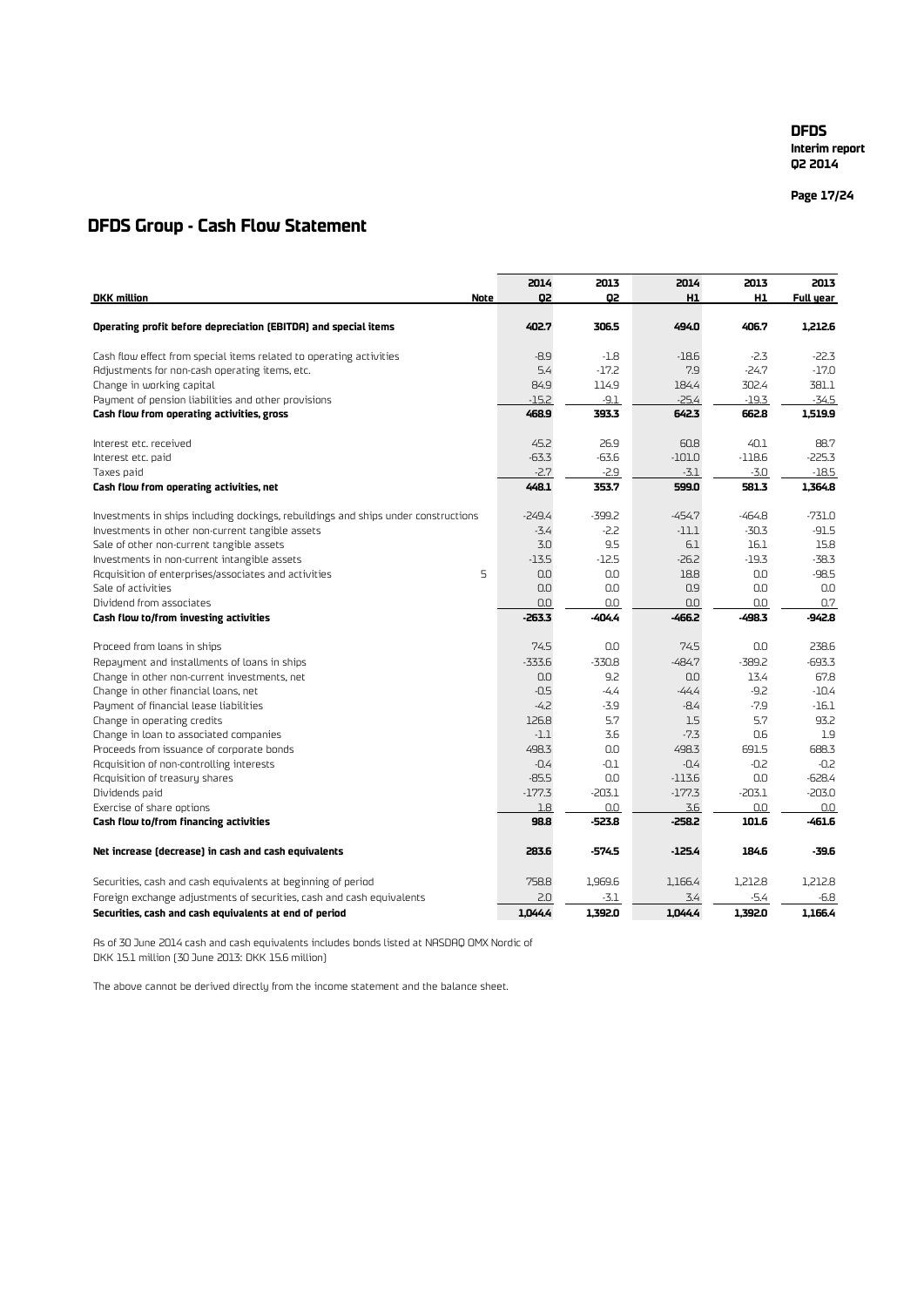**Interim report Q2 2014**

**Page 18/24**

## **Noter**

## **Note 1 Accounting policies**

This interim report has been prepared in accordance with IAS 34 'Interim Financial Reporting' as adopted by the EU and additional Danish disclosure requirements for interim reports of listed companies. The interim report has been prepared using the same accounting policies as for the annual report for 2013. DFDS has adopted all new, amended or revised accounting standards and interpretations (IFRSs) endorsed by the EU effective for the accounting period beginning on 1 January 2014. These IFRSs have not had any material impact on the Group's interim report.

## **Note 2 Segment information**

## **DKK million**

|                                              | Shipping | Logistics | Non-      |         |
|----------------------------------------------|----------|-----------|-----------|---------|
|                                              | Division | Division  | allocated | Total   |
| H1 2014                                      |          |           |           |         |
| External revenue                             | 3,869.7  | 2,278.1   | 5.6       | 6,153.4 |
| Intragroup revenue                           | 285.6    | 17.4      | 133.5     | 436.5   |
| Total revenue                                | 4,155.3  | 2,295.5   | 139.1     | 6,589.9 |
| Operating profit (EBIT) before special items | 149.2    | 50.3      | -40.8     | 158.7   |
| Operating profit after special items (EBIT)  | 144.4    | 52.2      | -59.4     | 137.2   |
|                                              |          |           |           |         |
|                                              | Shipping | Logistics | Non-      |         |
| H1 2013                                      | Division | Division  | allocated | Total   |
| External revenue                             | 3,772.8  | 1,983.6   | 7.8       | 5,764.2 |
| Intragroup revenue                           | 270.4    | 54.4      | 142.2     | 467.0   |
| Total revenue                                | 4,043.2  | 2,038.0   | 150.0     | 6,231.2 |
| Operating profit (EBIT) before special items | 58.1     | 44.5      | -53.2     | 49.4    |
| Operating profit after special items (EBIT)  | 58.1     | 44.5      | $-55.5$   | 47.1    |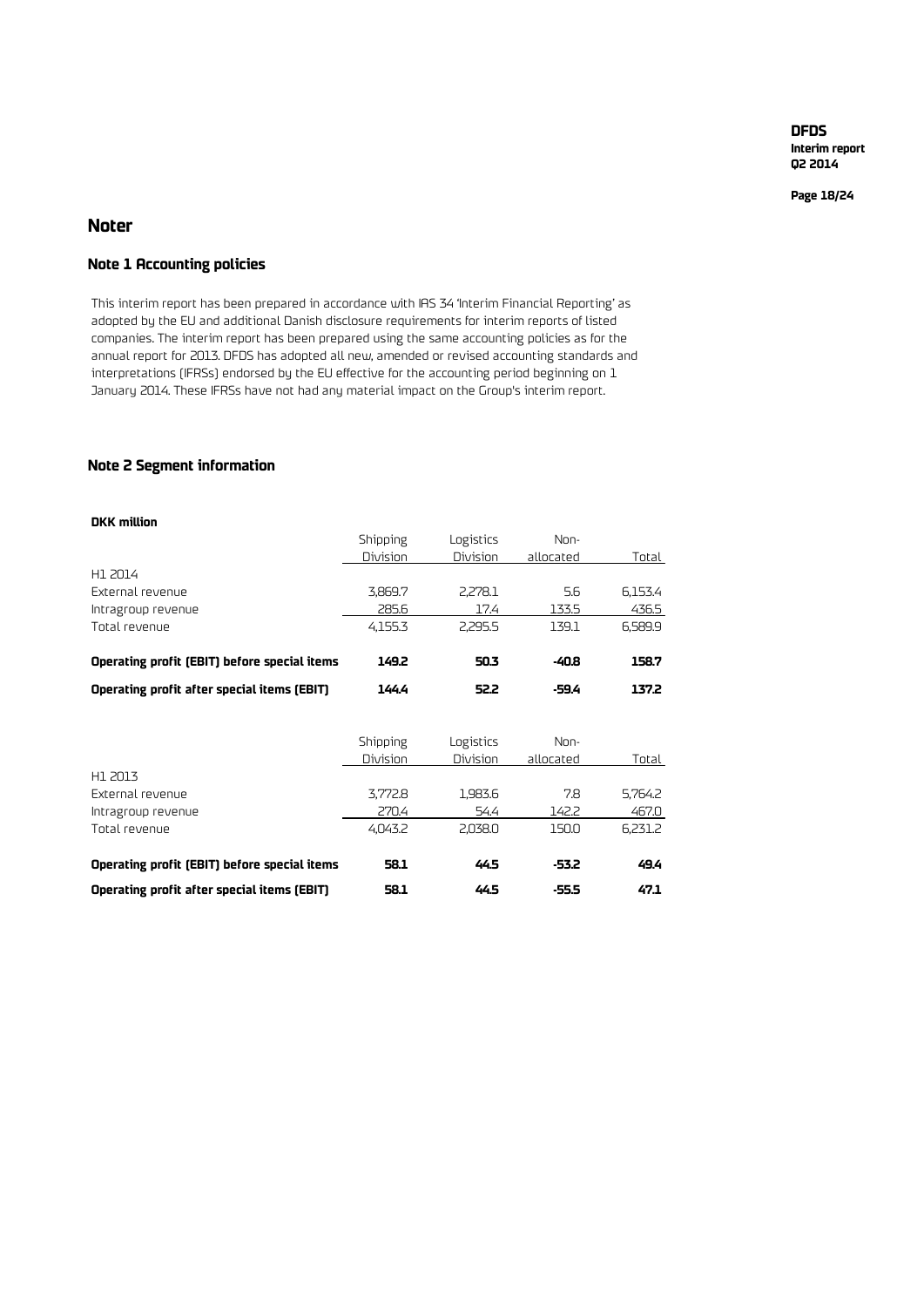**Interim report Q2 2014**

**Page 19/24**

## **Note 3 Special items**

#### **DKK million**

|                                                                                                                                                           | 2014    | 2013   |
|-----------------------------------------------------------------------------------------------------------------------------------------------------------|---------|--------|
|                                                                                                                                                           | H1      | H1     |
| Cost relating to ONE Finance project                                                                                                                      | $-18.6$ | $-1.2$ |
| Badwill regarding the acquisition of Stef Transport Limited and Seagull<br>Transport Limited and gain from sale of the activities located in Boulogne sur |         |        |
| Mer to STEF                                                                                                                                               | 1.8     | 0.0    |
| Cost relating to Customer Focus Initiative project                                                                                                        | 0.0     | $-1.1$ |
| Adjustment of estimated net present value of earn out to seller regarding the<br>route Kapellskär-Paldiski acquired in 2011                               | $-4.7$  | 0.0    |
| Special items, net                                                                                                                                        | $-21.5$ | -2.3   |

## **Note 4 Financial items**

## **H1 2014**

## **Financial items, net**

Included in financial items, net of DKK -37,5m for H1 2014 (H1 2013: DKK -72.1m) is income of DKK 27.9m from a waiver of a loan from a minority shareholder in a subsidiary.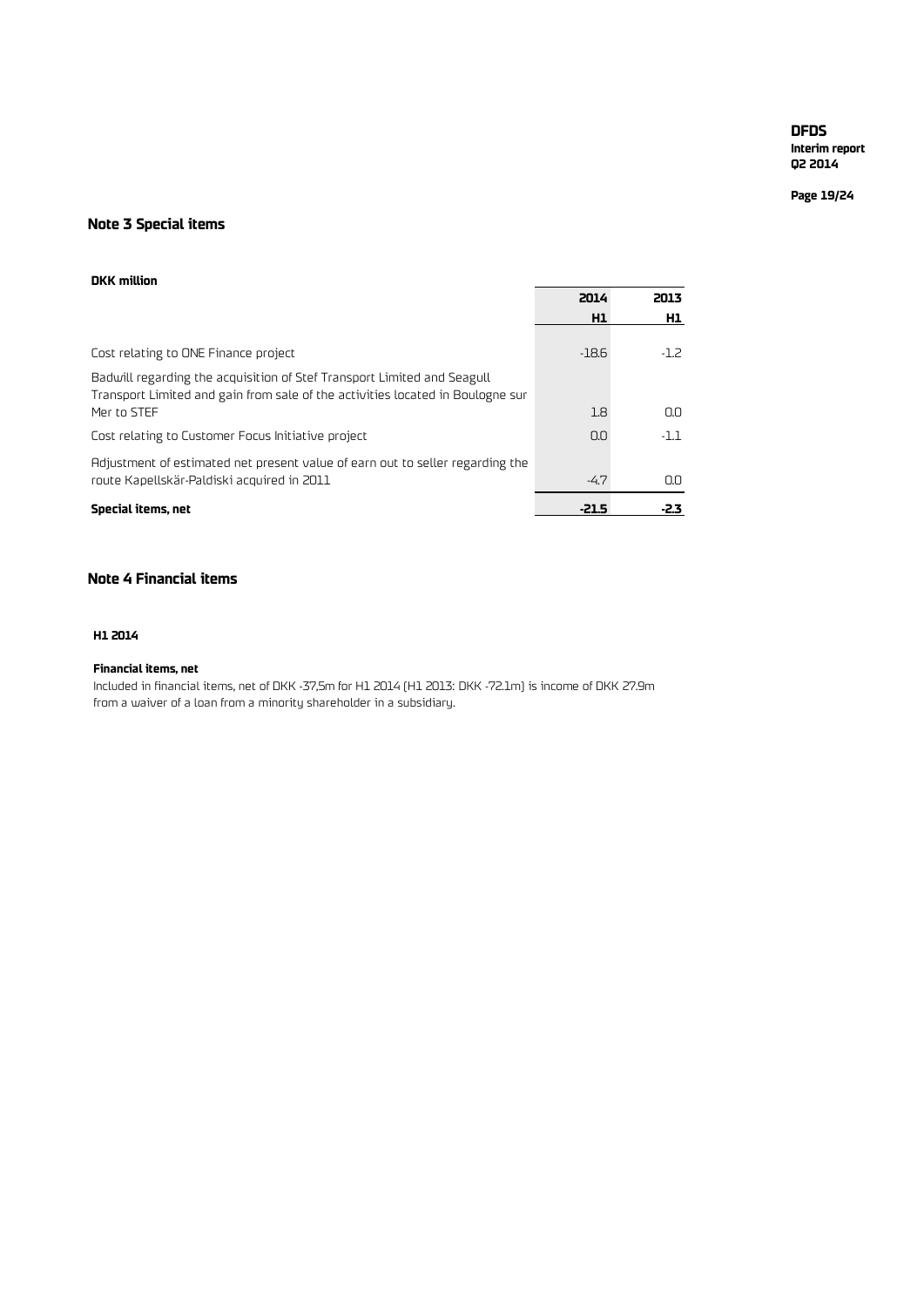**Page 20 /24**

## **Note 5 Acquisition of enterprises and sale of activities H1 2014**

#### **Quayside Group Acquisition - as from 1 July 2014**

On 1 July 2014 the acquisition of Quayside Group was completed and the DFDS Group obtained control as from this date. After the acquisition the DFDS Group has 100% ownership of the acquired companies. The acquired companies are consolidated in the consolidated financial statements of DFDS A/S as from this date.

The acquisition is 100% made by the subsidiary DFDS Logistics Partners Limited and the acquired companies are after the acquisition included in Business Unit UK & Ireland.

DFDS pay DKK 102.8m for the acquisition of the Group. In addition, two earn-out agreements have been entered into according to which DFDS based on the acquired Group's financial performance for 2014 and 2015 may pay an additional cash consideration in the range of DKK 0-23.3m.

Based on the expectations to the acquired Group's earnings for 2014 and 2015 the earn-out agreements are estimated to DKK 23.3m. Consequently, the total purchase price is calculated at DKK 126.1m.

In connection with the acquisition DFDS has measured identifiable intangible assets in the form of customer relations which are recognised in the acquisition balance sheet at their fair value. The fair value of customer relations is preliminary calculated to DKK 19.0m on the acquisition date.

Following recognition of acquired identifiable assets and liabilities at their fair value, the goodwill related to the acquisition has preliminary been measured at DKK 103.0m. The goodwill represents the value of assets whose fair value cannot be reliably measured, including the value of the staff and know-how taken over, expected synergies from combining the aqcuired Group with the existing DFDS activities. The valuation of these assets is either subject to great uncertainty or beyond DFDS' control. Accordingly, these fair values are deemed not to be reliable. Goodwill relates to Business Unit UK & Ireland.

Trade receivables have been recognised at the acquisition date at a fair value of DKK 35.1m which is DKK 0.9m lower than their gross value.

DFDS Group incurred transaction costs of DKK 0.3m, which are recognised in the income statement.

#### **STEF Acquisition - as from 1 February 2014**

On 31 January 2014 the acquisition of the two Scottish companies STEF Transport Limited and Seagull Transport Limited from STEF was completed and the DFDS Group obtained control as from this date. After the acquisition the DFDS Group has 100% ownership of the acquired companies. The acquired companies are consolidated in the consolidated financial statements of DFDS A/S as from this date.

The acquisition is 100% made by the subsidiary DFDS Logistics Limited and the acquired companies are after the acquisition included in Business Unit UK & Ireland.

DFDS pay DKK 17.0m for the acquisition of the companies.

The acquisition has a positive liquidity effect of DKK 18.8m as cash at hand and in bank in the acquired companies amounts to DKK 35.8m whereas the cash consideration paid amounts to DKK 17.0m.

Following recognition of identifiable assets and liabilities at their fair value, the badwill related to the acquisition has preliminary been measured at DKK 0.9m. The acquired companies have been loss making and after the remeasurement of acquired net assets to fair value a badwill of DKK 0.9m occur, which is recognised as income under Special items in H1 2014.

Trade receivables have been recognised at the acquisition date at a fair value of DKK 11.3m which is DKK 1.4m less than their gross value.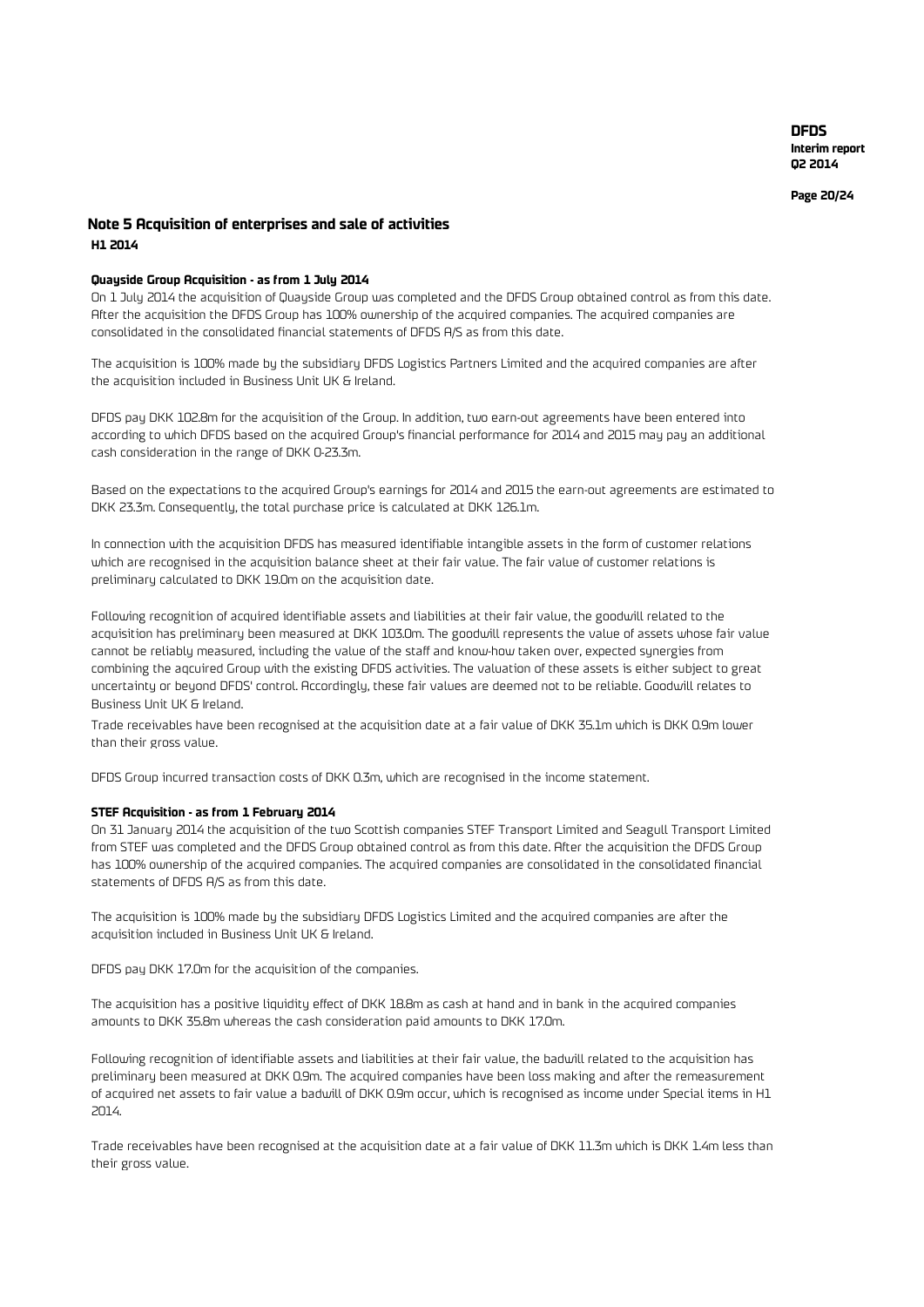**Page 21/24**

### **Note 5 Acquisition of enterprises and sale of activities (continued)**

DFDS Group incurred transaction costs of DKK 0.6m, which are recognised in the income statement.

As a part of the transactions the continental distribution and handling activities of DFDS Logistics located in Boulogne sur Mer were sold to STEF as per 31 January 2014. The activities were part of the Business Unit UK and Ireland. The transferred activities included six employees, transport contracts and lease of buildings in Boulogne sur Mer. The sales price amounts to DKK 0.9m. No balance sheet items were transferred. The sale results in a gain of DKK 0.9m which is recognised as income under Special items in H1 2014.

|                                                           | Preliminary fair value at<br>acquisition date |                                   |  |  |
|-----------------------------------------------------------|-----------------------------------------------|-----------------------------------|--|--|
| <b>DKK</b> million                                        | <b>STEF</b><br>Acquisition (as                | Quayside Group<br>Acquisition (as |  |  |
|                                                           | from 1/2-2014)                                | from 1/7-2014)                    |  |  |
| Non-current intangible assets                             | 0.0                                           | 19.0                              |  |  |
| Non-current tangible assets                               | 9.2                                           | 95.3                              |  |  |
| Deferred tax asset                                        | 14.0                                          | 8.3                               |  |  |
| Non-current assets                                        | 23.2                                          | 122.6                             |  |  |
| Receivables                                               | 11.7                                          | 44.9                              |  |  |
| Cash at hand and in bank                                  | 35.8                                          | 2.9                               |  |  |
| Current assets                                            | 47.5                                          | 47.8                              |  |  |
| <b>Assets</b>                                             | 70.7                                          | 170.4                             |  |  |
| Interest bearing debt                                     | 44.4                                          | 62.6                              |  |  |
| Non-interest bearing debt                                 | 0.0                                           | 10.6                              |  |  |
| Non-current liabilities                                   | 44.4                                          | 73.2                              |  |  |
| Trade payables                                            | 5.4                                           | 17.7                              |  |  |
| Interest bearing debt                                     | 0.0                                           | 37.4                              |  |  |
| Other current liabilities                                 | 3.0                                           | 19.0                              |  |  |
| Current liabilities                                       | 8.4                                           | 74.1                              |  |  |
| Liabilities                                               | 52.8                                          | 147.3                             |  |  |
| Fair value of acquired net assets                         | 17.9                                          | 23.1                              |  |  |
| <b>Total purchase price</b>                               |                                               |                                   |  |  |
| Cash consideration                                        | 17.0                                          | 102.8                             |  |  |
| Deferred consideration (estimated fair value of Earn-Out) | 0.0                                           | 23.3                              |  |  |
| Fair value of total purchase price                        | 17.0                                          | 126.1                             |  |  |
| Goodwill/ (badwill) at acquisition                        | $-0.9$                                        | 103.0                             |  |  |

Of the Group's total revenue of DKK 6,153.4m for the period 1 January - 30 June 2014 DKK 26.0m relates to the STEF acquisition (consolidated from 1 February 2014). Of the Group's profit before tax of DKK 99.7m for the period 1 January - 30 June 2014 DKK 0.0m relates to the STEF acquisition.

Had the acquisitions occurred at the beginning of the financial year, the Group's total revenue for the period 1 January - 30 June 2014 would estimated amount to approximately DKK 6,270.0m, and result before tax would estimated amount to approximately DKK 105.5m.

## **H1 2013**

There were no acquisitions or disposals comprised by the disclosure requirements for business combinations contained in IAS 34.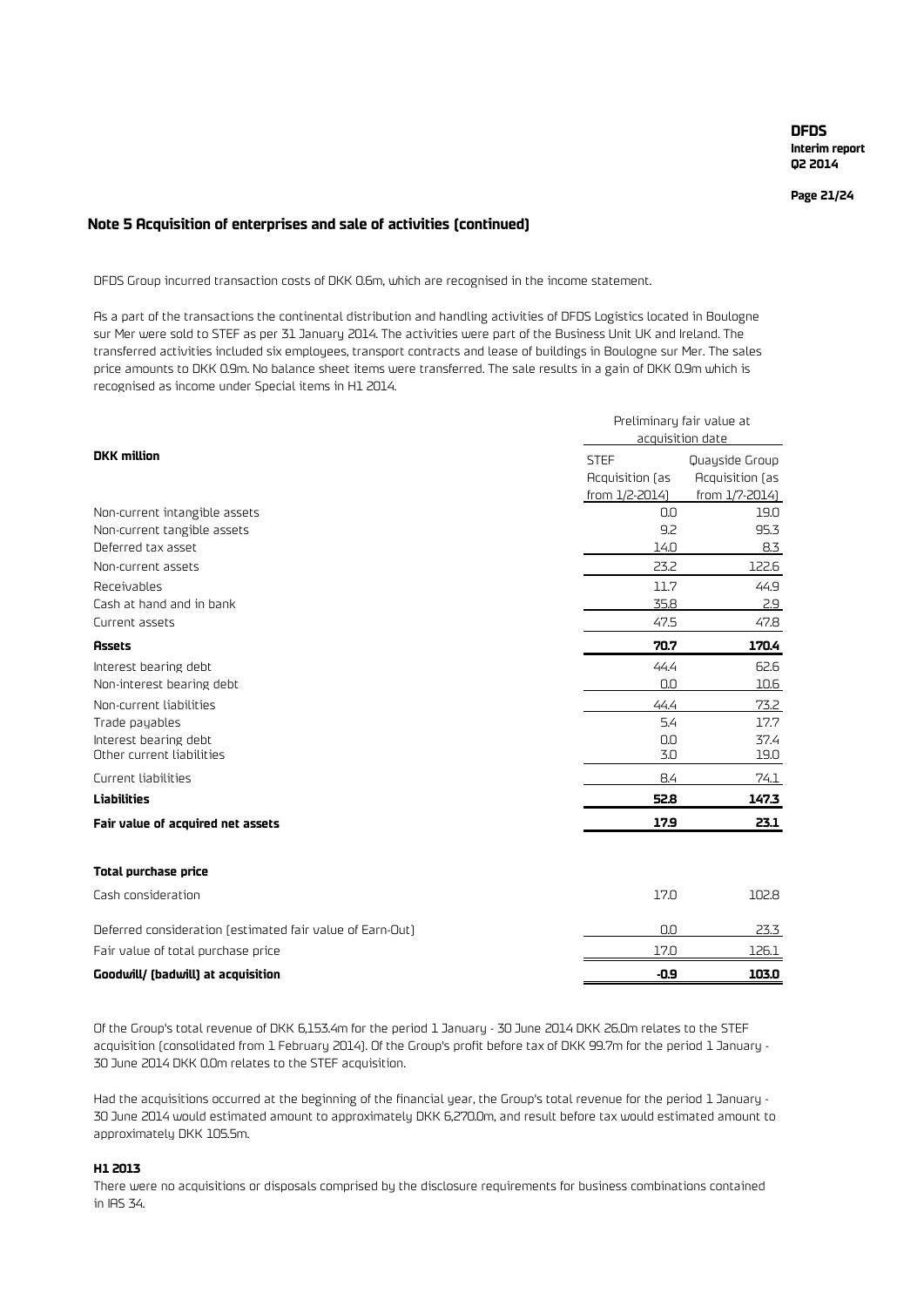**Page 22 /24**

## **Note 6 Fair value measurement of financial instruments**

The table below discloses fair value and carrying amount of financial instruments measured at fair value in the balance sheet. Furthermore, categorisation of the valuation method according to the the fair value hierarchy is stated.

|       |        |                                   | Fair Carrying   |
|-------|--------|-----------------------------------|-----------------|
| value | amount | value                             | amount          |
|       |        |                                   |                 |
| 16.0  | 16.0   | 35.9                              | 35.9            |
| 3.8   | 3.8    | 5.5                               | 5.5             |
|       |        |                                   |                 |
| 61.8  | 61.8   | 76.3                              | 76.3            |
|       |        |                                   |                 |
|       |        |                                   |                 |
|       |        |                                   | 98.3            |
|       | 144.0  | H1 2014<br>Fair Carrying<br>144.0 | H1 2013<br>98.3 |

Transfers between levels of the fair value hierarchy are considered to have occured at the date of the event or change in circumstances that caused the transfer.

There were no transfers between the levels in the fair value hierarchy in H1 2014.

#### **Techniques for calculating fair values**

#### Derivatives

DFDS' usage of derivatives includes interest rate swaps, bunker swaps, forward exchange contracts and currency swaps. The fair values on interest rate swaps have been calculated by discounting the expected future interest payments. The discount rate for each interest payment is estimated on the basis of a swap interest curve, which is calculated based on a wide spread of market interest rates. The fair value on forward exchange contracts are based on interest curve calculations in DFDS' Treasury system. Calculations are based on a spread of market interest rates in the various currencies. Calculation on bunker swaps are based on quoted forward curve from various financial institutions.

#### Financial asssets available for sale

Financial asssets available for sale measured at level 1 are listed shares and bonds and is measured at the quoted prices.

Financial assets available for sale also comprise other shares and equity investments as well as other investments. These are some minor unlisted enterprises and holdings. They are measured at cost reduced by write-downs, if any, and consequently, they are not included in the fair value hierarchy.

#### Assets held for sale

Assets held for sale (non-recurring fair value measurement) comprise the former Norfolkline domicile in Scheveningen with a carrying amount of DKK 13.5 million and the ro-pax ship VILNIUS SEAWAYS with a carrying amount of DKK 48.3 million. The fair value of the building is based on a valuation made by an independent real estate broker, and the fair value of the ship is based on valuations from independent ship brokers.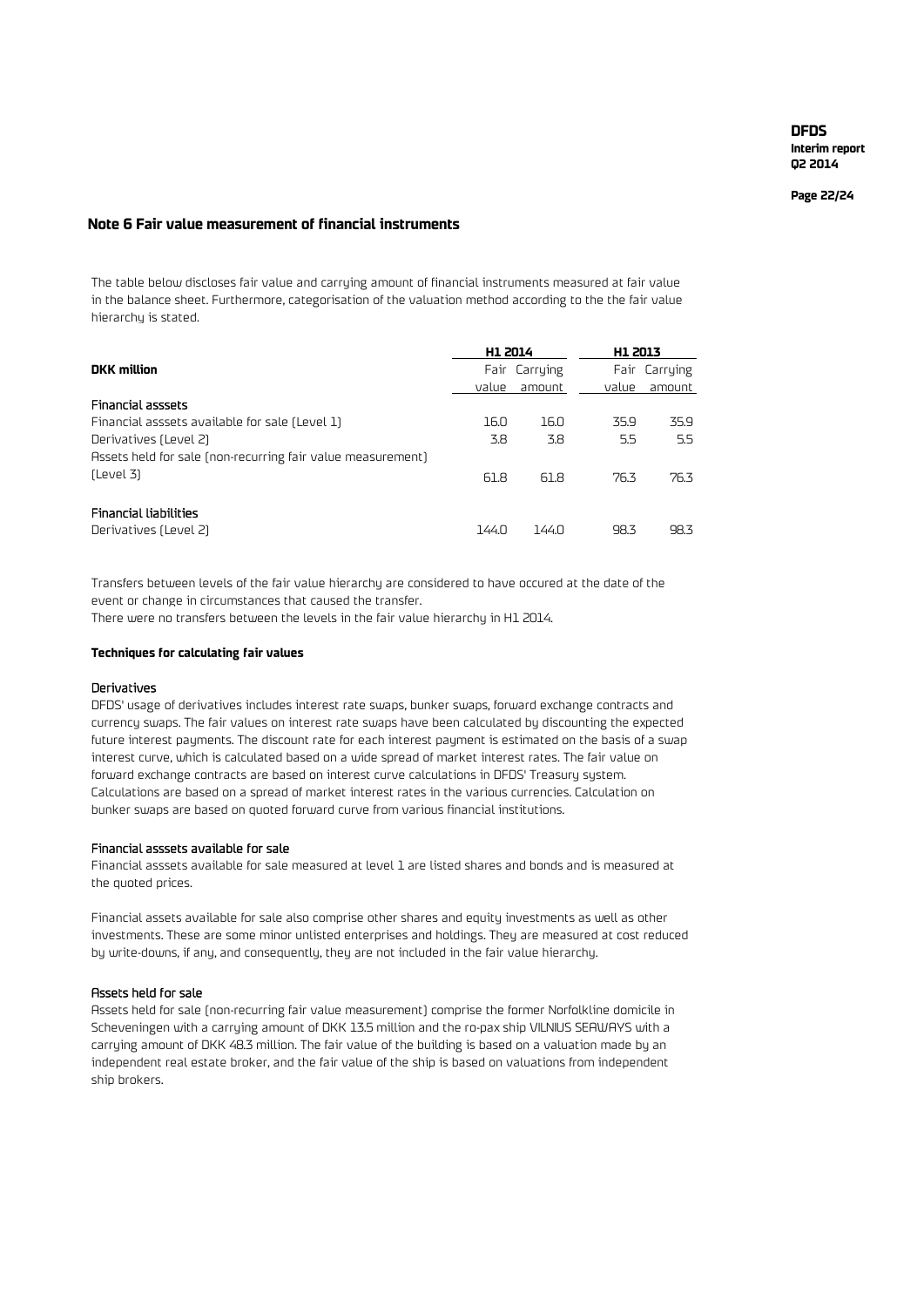**Page 23/24**

## **Note 7 Supplementary financial information on the Parent company**

As a result of DFDS A/S' issuance of corporate bonds on Oslo Stock Exchange there is a requirement to provide certain supplementary financial information on the parentcompany. The following financial information is prepared in accordance with the accounting policies etc. applied by DFDS for the parent company, ref. description in the financial statements for 2013.

#### **DKK million**

|                                                                 | 2014     | 2013           | 2013      |
|-----------------------------------------------------------------|----------|----------------|-----------|
|                                                                 | H1       | H <sub>1</sub> | <b>FY</b> |
| Income statement                                                |          |                |           |
| Revenue                                                         | 3,097.7  | 3,061.9        | 6,335.3   |
|                                                                 | 318.0    | 264.7          | 734.3     |
| Operating profit before depreciation (EBITDA) and special items |          |                |           |
| Operating profit (EBIT) before special items                    | 160.7    | 114.8          | 430.7     |
| Special items, net                                              | $-6.4$   | -2.3           | -77.4     |
| Operating profit (EBIT)                                         | 154.3    | 112.5          | 353.3     |
| Profit before tax                                               | 135.8    | 92.4           | 308.8     |
| Profit for the period                                           | 134.0    | 90.6           | 313.2     |
| <b>Assets</b>                                                   |          |                |           |
| Non-current intangible assets                                   | 232.2    | 207.3          | 215.1     |
| Non-current tangible assets                                     | 3,362.8  | 3,191.2        | 3,219.4   |
| Investments in affiliated companies                             | 3,937.2  | 4,034.0        | 3,936.8   |
| Other non-current assets                                        | 658.6    | 959.5          | 739.3     |
| Non-current assets                                              | 8,190.8  | 8,392.0        | 8,110.6   |
| Current receivables from affiliated companies                   | 1,983.2  | 1,899.6        | 1,667.9   |
| Other current assets                                            | 1,641.0  | 1,497.7        | 1,489.9   |
| Current assets *)                                               | 3,624.2  | 3,397.3        | 3,157.8   |
| <b>Assets</b>                                                   | 11,815.0 | 11,789.3       | 11,268.4  |
| *) hereof cash and securities                                   | 752.6    | 1,055.6        | 696.3     |
| <b>Equity and liabilities</b>                                   |          |                |           |
| Equity                                                          | 4,503.5  | 4,981.6        | 4,648.4   |
| Non-current liabilities to affiliated companies                 | 0.0      | 13.1           | 0.0       |
| Other non-current liabilities                                   | 2,004.6  | 2,341.3        | 2,112.5   |
| Non-current liabilities                                         | 2,004.6  | 2,354.4        | 2,112.5   |
| Current liabilities to affiliated companies                     | 3,105.7  | 2,874.0        | 2,784.9   |
| Other current liabilities                                       | 2,201.2  | 1,579.3        | 1,722.6   |
| Current liabilities                                             | 5,306.9  | 4,453.3        | 4,507.5   |
| <b>Equity and liabilities</b>                                   | 11,815.0 | 11,789.3       | 11,268.4  |
| Equity ratio, %                                                 | 38.1%    | 42.3%          | 41.3%     |
| Net interest bearing debt                                       | 2,679.5  | 2,270.9        | 2,478.7   |

The parent company's revenue increased by DKK 35.8m, equivalent to 1.2%. Operating profit before depreciation and special items (EBITDA) increased from DKK 264.7m to DKK 318m.

Special items is a cost of DKK 6.4m related to costs in connection with project ONE Finance (DKK 1.7m) and adjustment of earn-out payment regarding route acquired in 2011 (DKK 4.7m).

The parent company's net interest bearing debt increased from DKK 2,478.7m at 31 December 2013 to DKK 2,679.5m. at 30 June 2014, equivalent to DKK 200.8m.